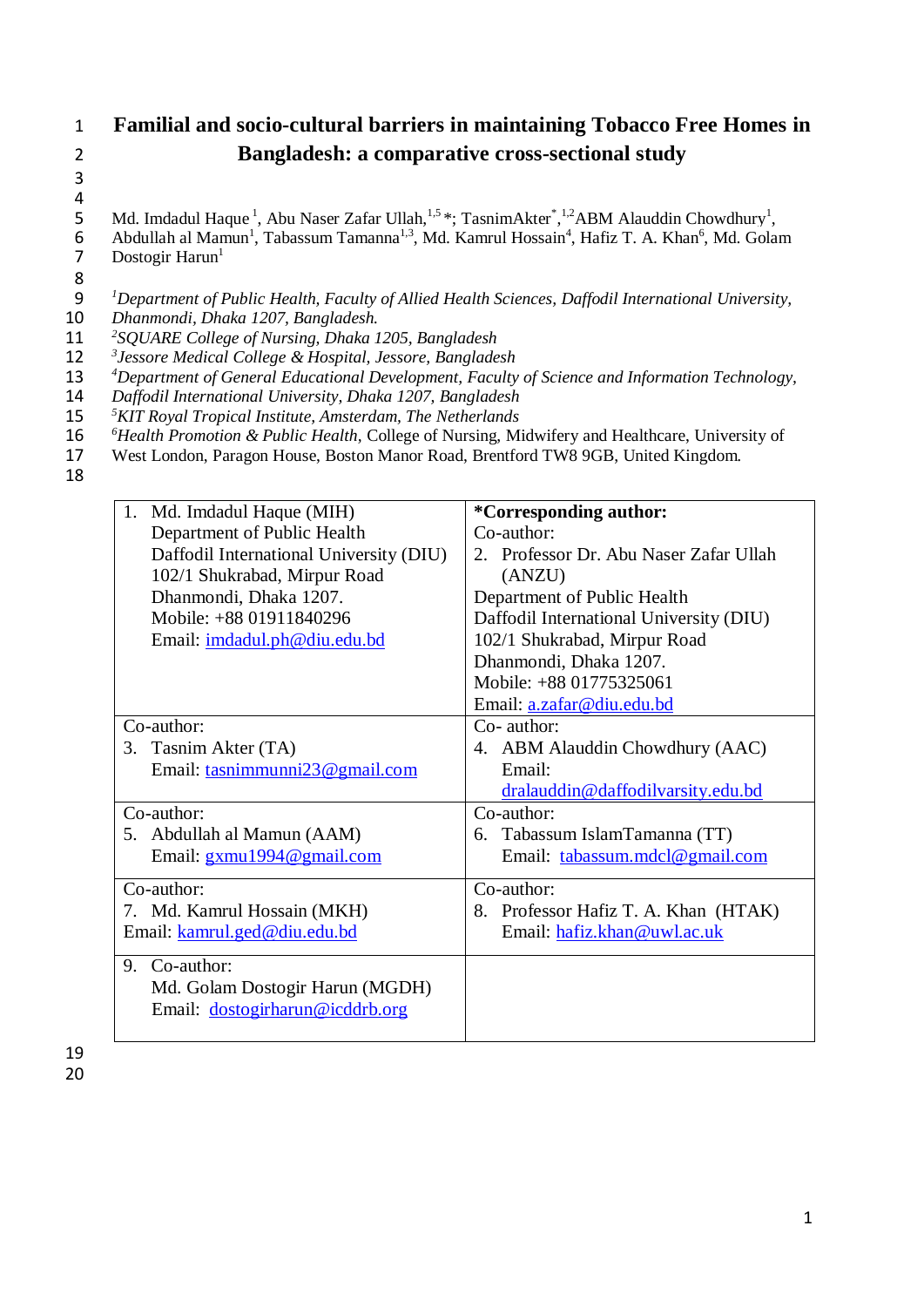## **ABSTRACT**

 **Objectives:** Children, pregnant women and the elderly at a global level are all being 24 dangerously exposed to tobacco use in the household (HH). However, there is no understanding of the familial and socio-cultural factors that provide barriers to ensuring tobacco-free homes in Bangladesh either in urban or rural areas (U&RAs). This study therefore investigates those barriers to help enable a move towards tobacco free homes in Bangladesh.

**Design:** Comparative cross-sectional study.

**Settings:** Data were collected from both urban and rural settings in Bangladesh.

 **Participants:** A probability proportional sampling procedure was used to select 808 participants in U&RAs out of a total of 3,715 tobacco users.

 **Results:** The prevalence of tobacco use at home was 25.7% in urban areas and 47.6% in rural areas. In urban areas: marital status (*AOR=*3.23, 95%CI=1.37-6.61), education (*AOR*=2.14, 95%CI=1.15-3.99), the smoking habits of elderly family members (*AOR*=1.81, 95%CI=0.91- 2.89), offering tobacco as a traditional form of leisure activity at home (*AOR*=1.85, 95%CI=.94-2.95), and lack of religious practices (*AOR*=2.39, 95%CI=1.27-4.54) were identified as significant socio-cultural predictors associated with tobacco use at home. In rural areas: age (*AOR*=5.11, 95%CI=2.03-12.83), extended family (*AOR*=3.08, 95%CI=1.28-7.38), lack of religious practices (*AOR*=4.23, 95%CI=2.32-7.72), using children to buy or carry tobacco (*AOR*=3.33, 95%CI=1.11-9.99), lack of family guidance (*AOR*=4.27, 95%CI=2.45- 7.42), and offering tobacco as a traditional form of leisure activity at home (*AOR*=3.81, 95%CI=2.23-6.47) were identified as significant determinants for tobacco use at home.

 **Conclusion:** This study concludes that socio-cultural traditions and familial norms in Bangladesh provide significant barriers for enabling tobacco-free homes**.** The identification of these barriers can aid policy makers and programme planners in Bangladesh in devising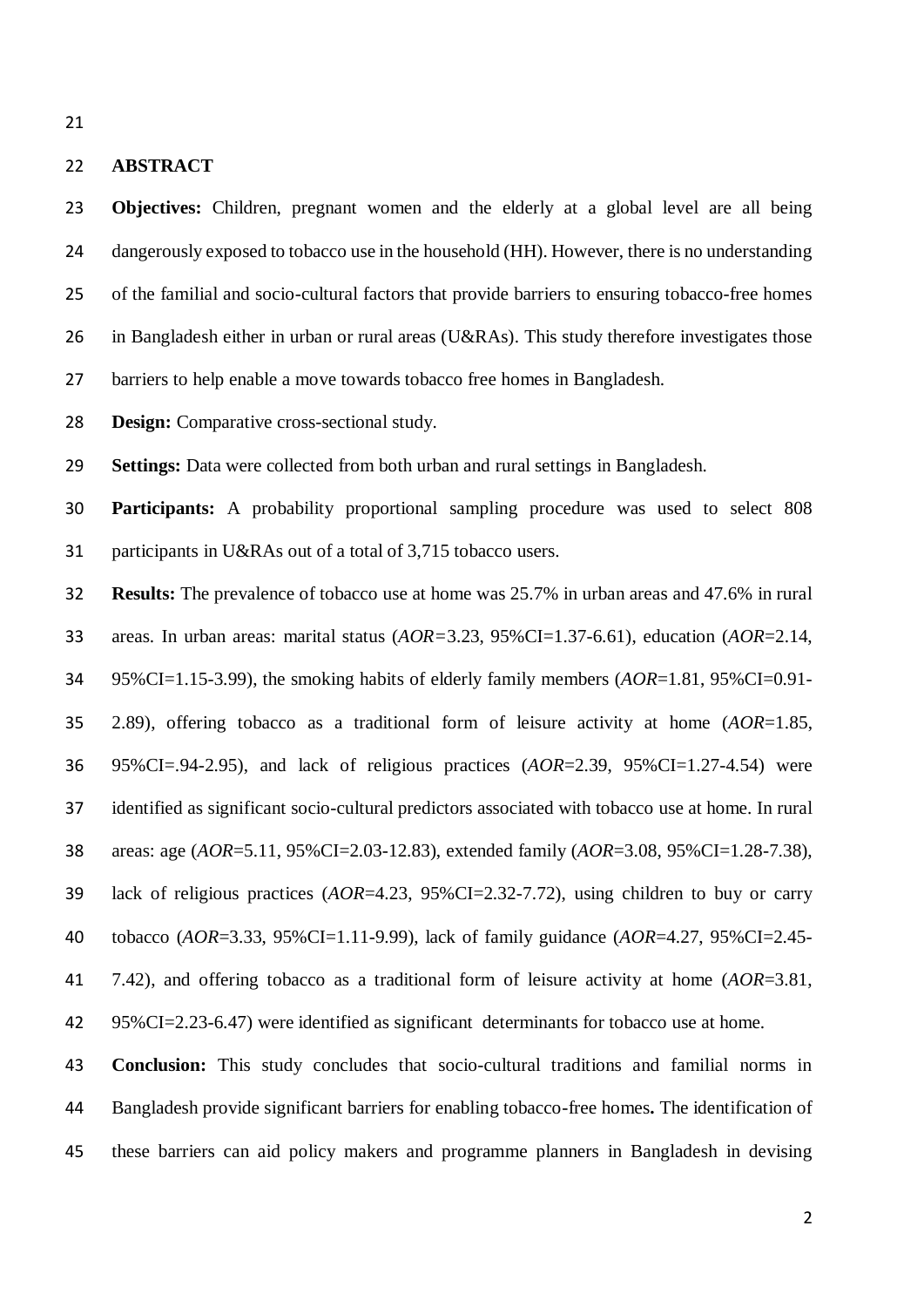- appropriate measures to mitigate the deadly consequences of tobacco use in the home. The
- consequences also include the dangers involved in family members being exposed to second-
- hand smoke.
- 
-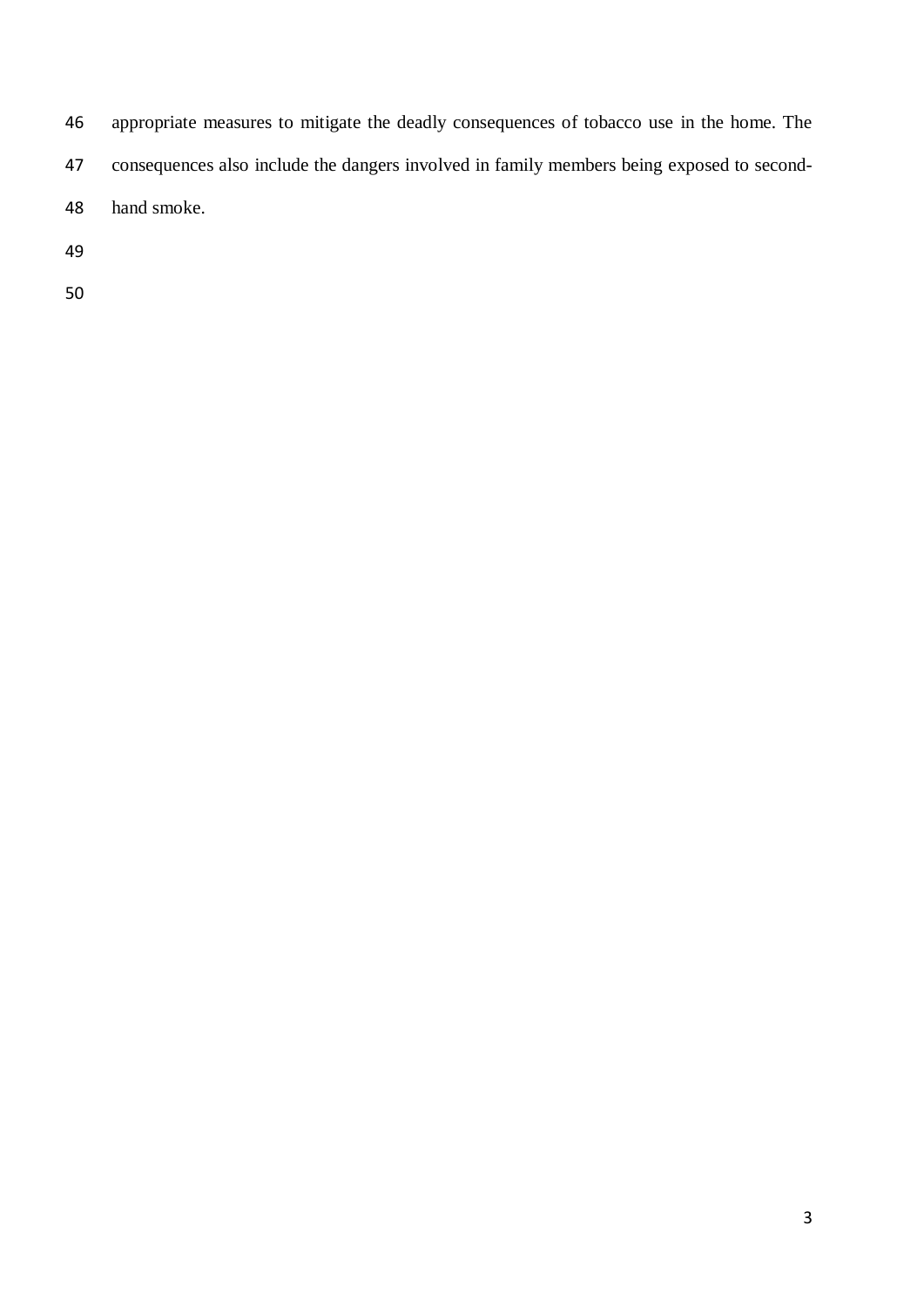| 52 | <b>Strengths and limitations of the study</b>                                                      |
|----|----------------------------------------------------------------------------------------------------|
| 53 | This study is the first to comparatively explore the barriers present in rural and urban           |
| 54 | areas of Bangladesh for encouraging tobacco free homes.                                            |
| 55 | It provides crucial evidence for policy makers in developing appropriate policies and<br>$\bullet$ |
| 56 | laws to declare homes as tobacco-free zones and to initiate anti-tobacco measures to               |
| 57 | ensure compliance.                                                                                 |
| 58 | A multi-stage randomized sampling from both U&RAs was used in this study that<br>$\bullet$         |
| 59 | means the findings could be applicable to other parts of Bangladesh.                               |
| 60 | A limitation of this study occurred during data collection when up to a third of<br>$\bullet$      |
| 61 | participants were unavailable due to being out at work, for example, in which case the             |
| 62 | next participant in the sampling frame was chosen. This could potentially cause                    |
| 63 | selection bias. Also, due to the cross-sectional design, this study identified adjusted            |
| 64 | associations rather than causality.                                                                |
| 65 |                                                                                                    |
| 66 | <b>Key Words</b>                                                                                   |
| 67 | Socio-cultural barriers, Tobacco use, Second-hand smoking, Tobacco free homes,                     |

Bangladesh.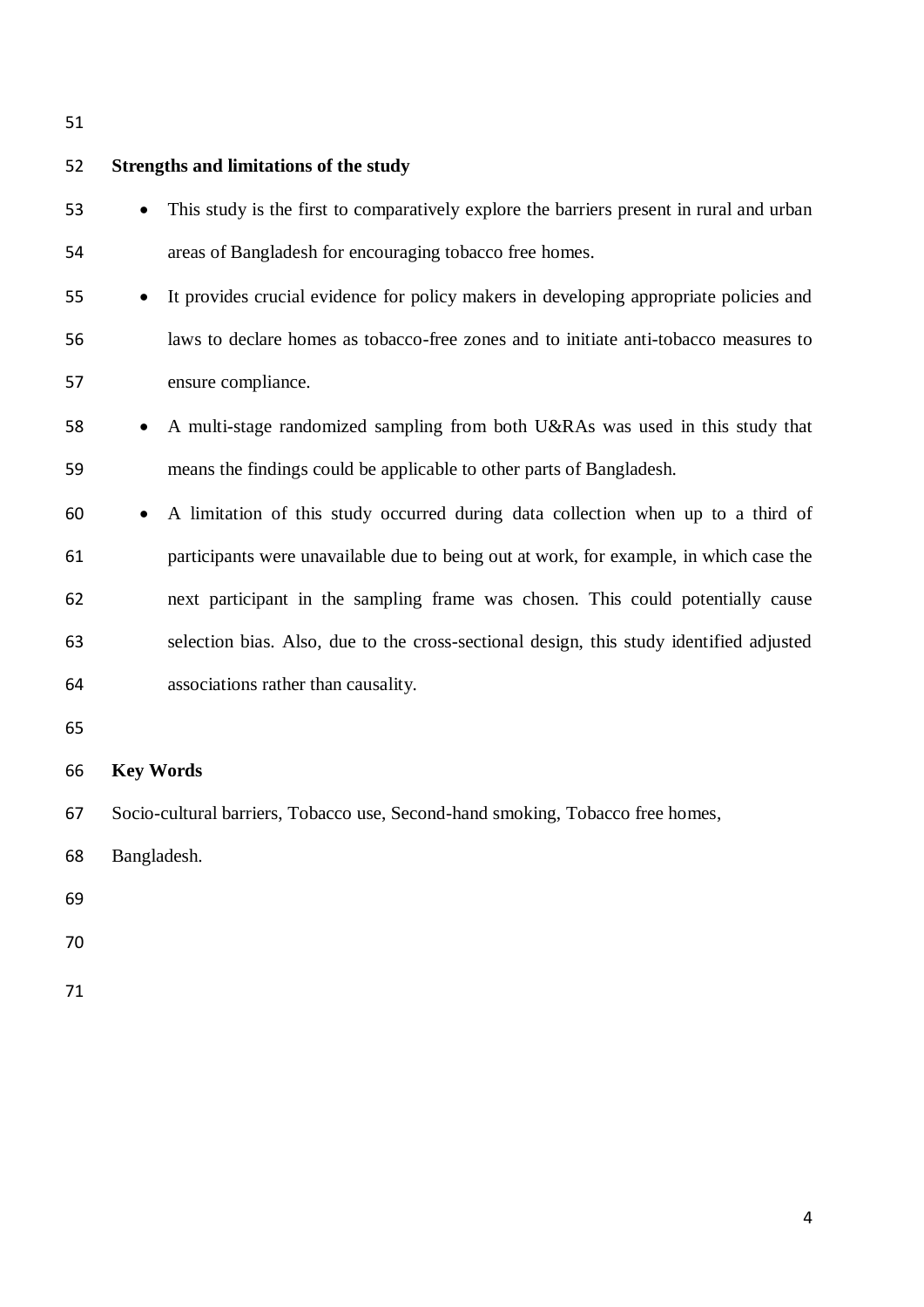#### **INTRODUCTION**

 Tobacco use and its effects kills more than 8.2 million people worldwide each year. Within this total, 7 million deaths are caused by direct tobacco use, while 1.2 million are due to non- smokers being exposed to second-hand smoke (SHS) [1]. Despite various global and national efforts aimed at reducing the extent of tobacco use, the prevalence rates are still high in many parts of the developing world [2]. Historically, there is a significant relationship between familial and socio-cultural traditions around tobacco use particularly in Asian and African countries where tobacco is an entrenched part of leisure and hospitality activities [3]. Nevertheless, socio-cultural practices around the use of tobacco differ in relation to gender, religion, ethnicity, and local beliefs across those countries and there are in-country variations between rural and urban areas [3]. These socio-cultural practices provide significant barriers for enabling tobacco free homes.

 Bangladesh is among the top ten tobacco producing and consuming countries in the world, and is facing deadly health and economic consequences [4]. Around 35.3% of Bangladeshi adults use tobacco whether for smoking or in smokeless form and 39.0% are exposed to tobacco smoke in their homes [5]. The prevalence of smoking is higher in urban areas and with increased urbanisation, this could become a rising trend [6]. The evidence shows that urban dwellers are more aware than those in rural areas about the health consequences of tobacco use but often do not take the threats seriously and continue using it at home [6]. Social custom and perception can often influence the smoking behavior of urban people. For example, when gathering together, they can often overestimate the extent of smoking within their own age group and adopt the fallacy that smoking will make them look smarter [7, 8]. However, when taking smokeless tobacco (SLT) into account, the overall prevalence of tobacco use is greater among rural residents than it is among their urban counterparts. Although the use of SLT is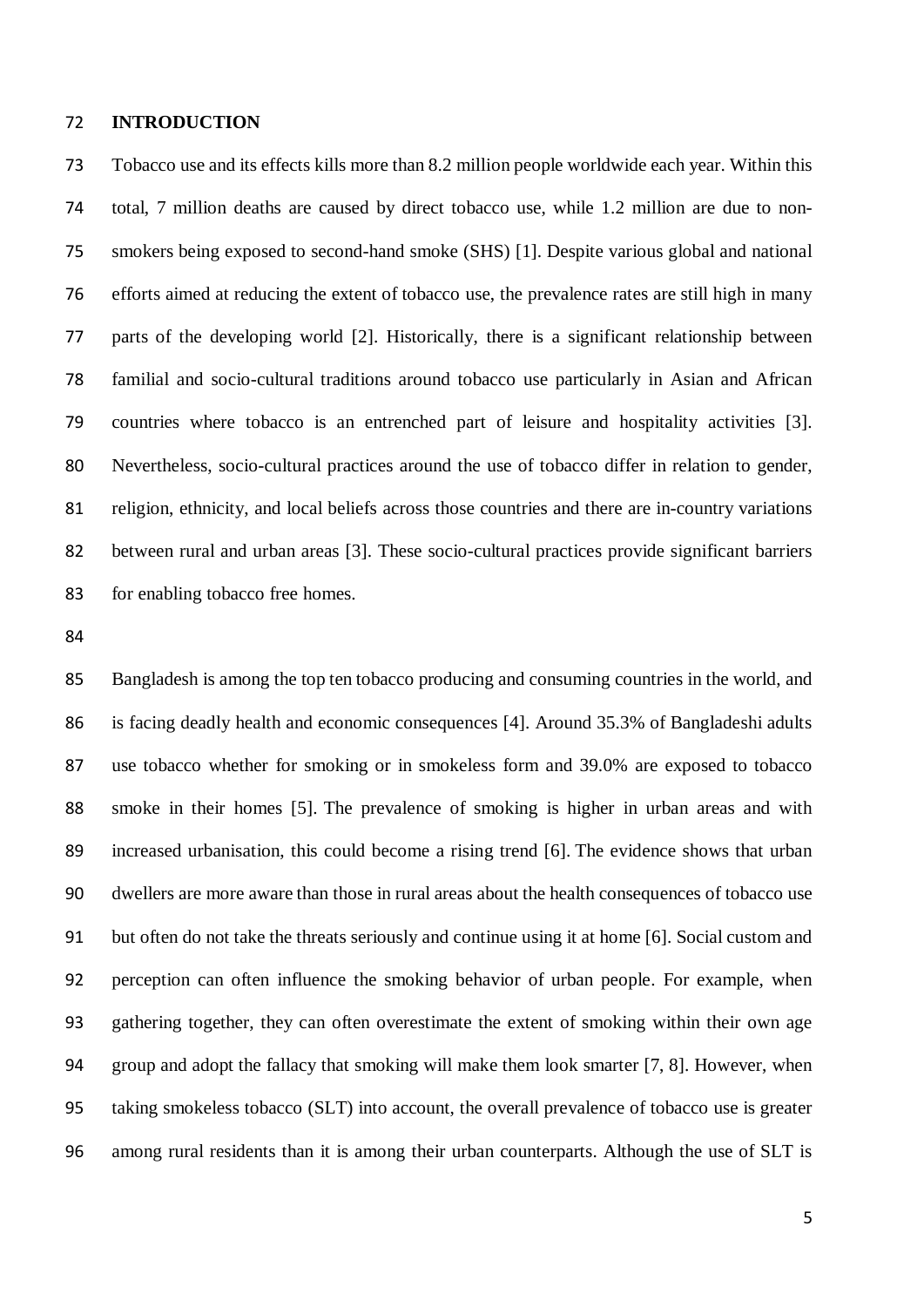common among adults in rural areas, there is a general lack of awareness about its harmful effects [9]. Previous studies have highlighted the differences in knowledge and attitudes between people in U&RAs towards the harmful effects of tobacco use [10]. In spite of the detrimental effects of SLT [11], people in rural areas do not generally believe that the commonly used *Zarda*, *Gul, SadaPata*, and other forms of smokeless products are actually made from tobacco. The use of SLT at the household level is perceived as a socio-cultural tradition that is widely accepted and will be served to guests as part of cultural celebrations [12].The use of tobacco (both smoking and SLT) is common in Bangladesh after having food, tea and snacks both in small and large social gatherings [13, 14, 15]. It has been established, however, that such traditions are harmful and detrimental to health and wellbeing [13, 14, 15, 16].

 Exposure to second hand smoke (SHS) is another hidden problem and studies suggest that it is associated with serious health issues among children and adults. Life-time risks of exposure to SHS among non-smokers, for example, are 20-30% more in the case of coronary heart disease and lung cancer and more than 600,000 deaths worldwide have been attributed to SHS exposure [1]. The WHO's Framework Convention on Tobacco Control (WHO-FCTC) concluded that having 100% smoke-free environments is the only way to adequately protect people from the harmful effects of SHS because there is no acceptable level of exposure [17]. In this regard, smoke-free laws have been positively associated with people quitting the habit and in preventing young people from being tempted to start smoking in the first place [18, 19]. A recent study of four European countries (Germany, Netherlands, Ireland and France) that have smoke-free legislation, revealed that banning it did not encourage more smoking at home but rather prompted total smoking bans to be followed at home compared to the impact in the UK that was used as the control country [20]. In Bangladesh, smoking in healthcare settings and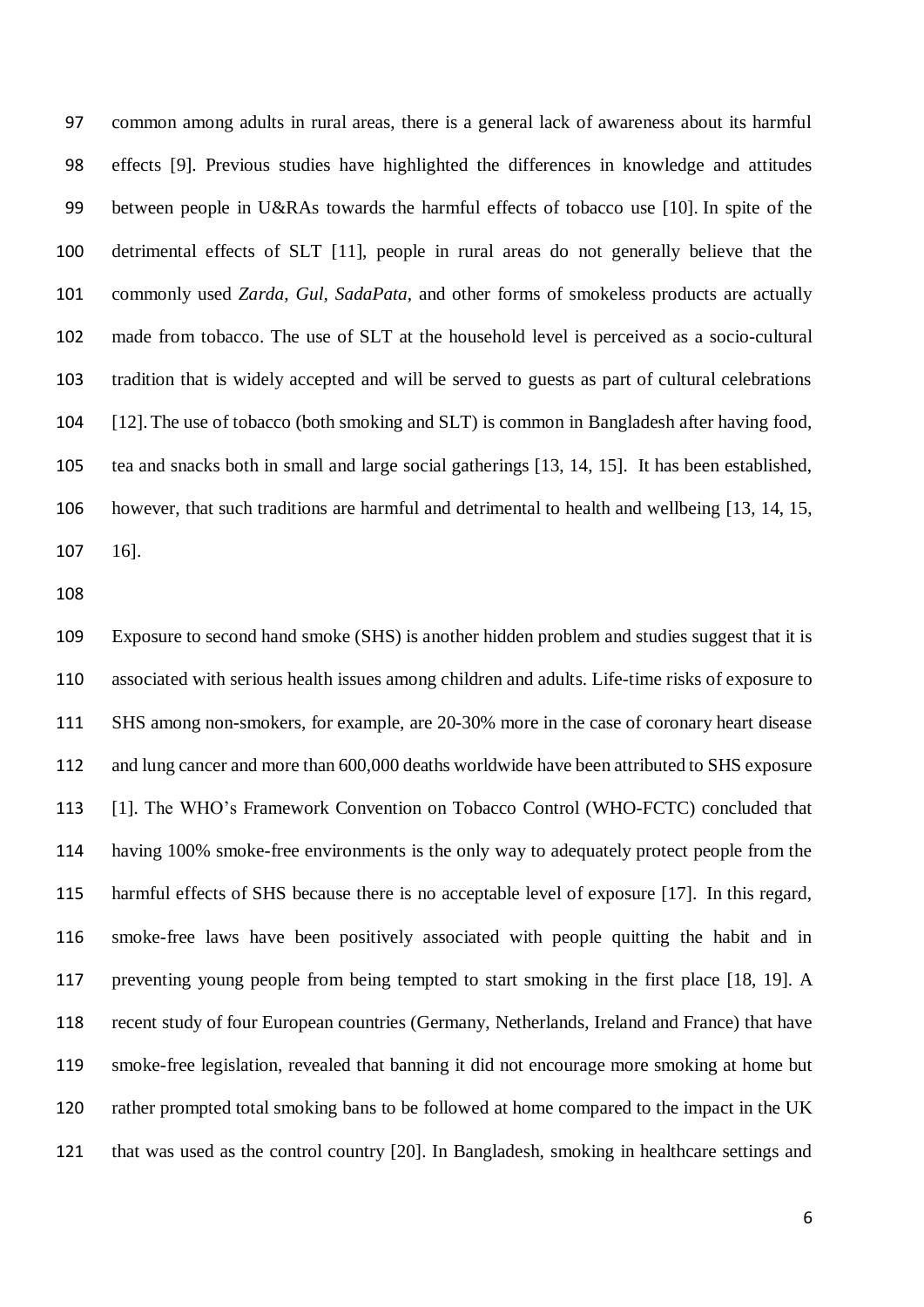educational institutions are prohibited by law and this has been well-enforced so far, and there is also a partial smoking ban in public places [21]. However, the existing tobacco control policies in the country are yet to make second-hand smoking at the household level a priority [21].

 As far as can be discerned from the literature, the majority of studies conducted in Bangladesh focused solely on the prevalence, burden and other general issues around tobacco use and concentrated either on urban areas or rural areas but, to-date, there has been no comparative study between the two areas. Previous studies have rarely explored the socio-cultural traditions around tobacco use and how they operate as barriers for establishing tobacco free households [6, 7, 11, 12, 14, 15]. This study fills a gap in knowledge by focusing on the prevailing familial and socio-cultural barriers for creating tobacco free homes in Bangladesh.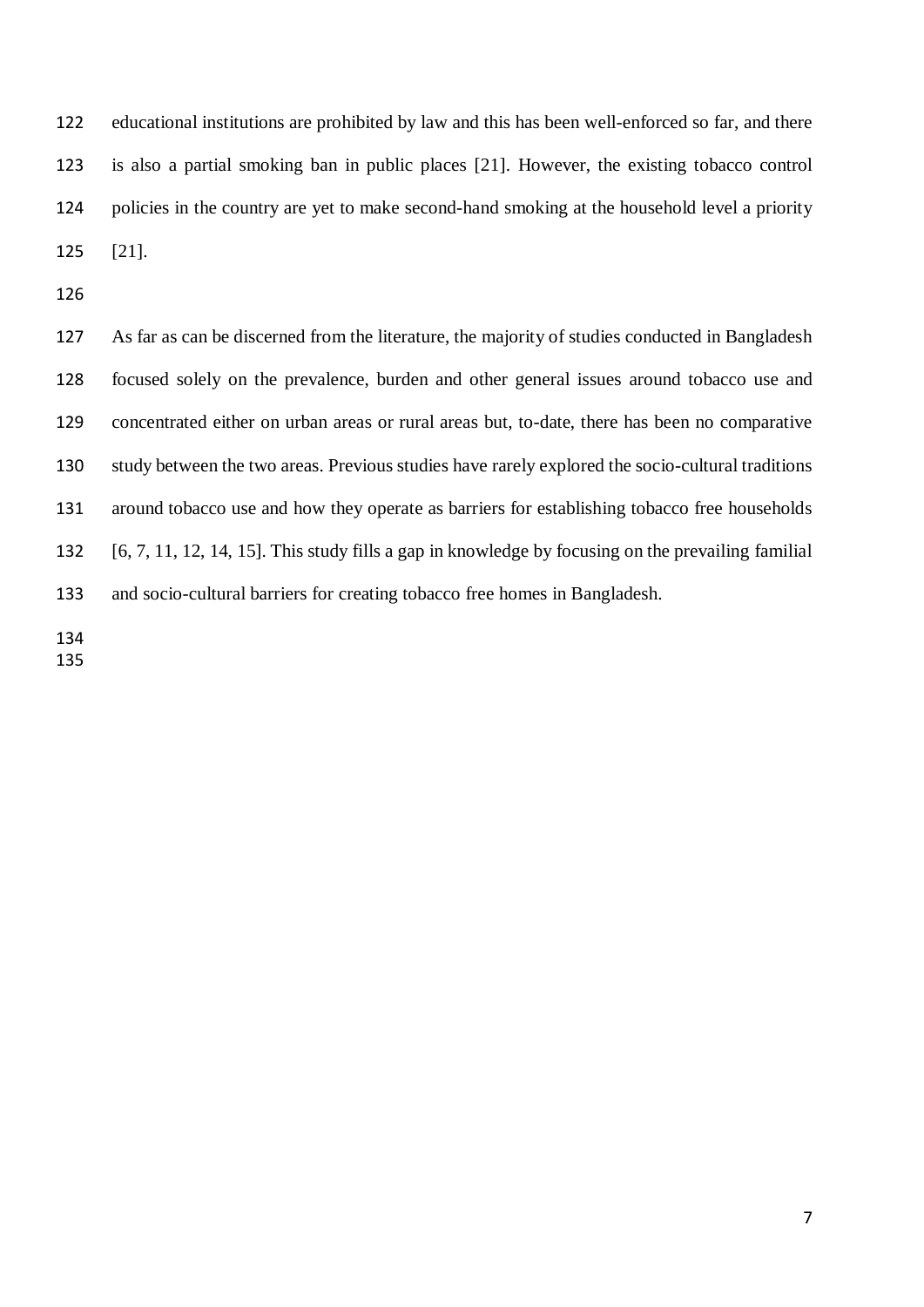## **METHODS**

#### *Study design and settings*

 A comparative cross-sectional survey was conducted in both the U&RAs of Bangladesh using multi-stage random sampling. This approach provided comparative information on familial and socio-cultural barriers and helped in triangulating and observing real scenarios about obstacles between the urban and rural contexts. Dhaka is a mega-crowded city and was selected as the urban area for this study as it could provide useful scenarios for understanding all urban areas in Bangladesh. There are two city corporations in Dhaka namely, the North City Corporation 145 and the South City Corporation. Two areas from each of the administrative parts were randomly selected and included Mohammadpur and Uttara Sector-6 from the North City Corporation, with Dhanmondi, and Motijheel selected from the South City Corporation.. In rural areas, four districts namely, Narayanganj, Comilla, Natore, and Narshingdi were randomly selected from the 64 districts of Bangladesh and a village was then randomly selected from each of these four districts (Figure 1) for data collection.

## **(Place Figure 1 here)**

- *Study participants and sampling*
- The sample size was calculated using the following formula:

155 
$$
n = \frac{z^2 p(1-p)}{d^2} [\times (\text{design effect})]
$$

156 Where n = desired sample size;  $z = 1.96$  at 95% Confidence Interval (CI); p = prevalence of overall current tobacco use = 35.3% [GATS 2017]; d = precision level (5%), and design effect 158 is considered as 2. The calculated sample size is  $n = 349.33 \times 2 = 699$ . A 15% non-response of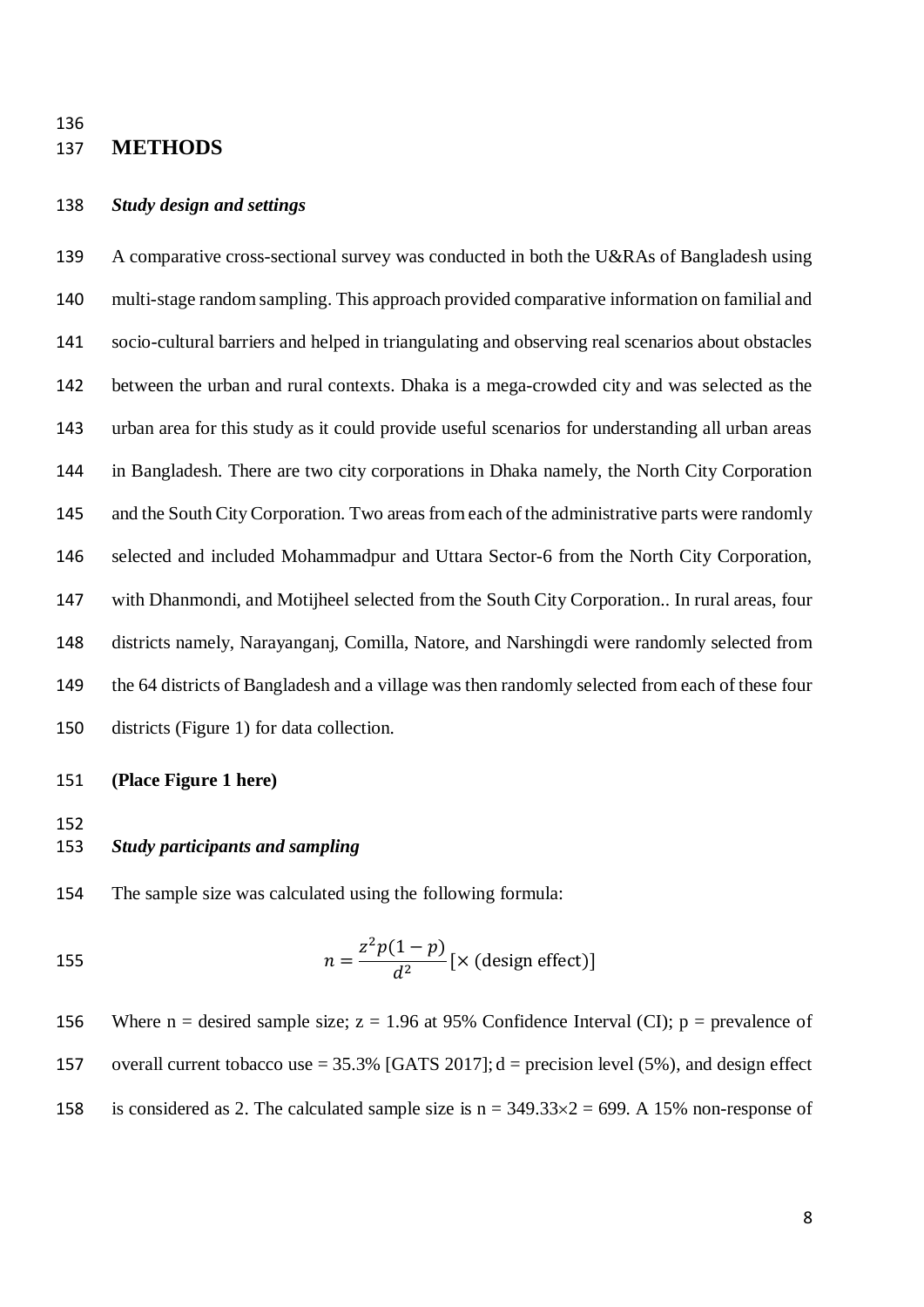699 was anticipated, and therefore 808 participants were selected from the urban and rural areas.

 Prior to collecting the data, a list of 6,065 households was gathered from the city corporation offices (urban) and from the Union Parishad (the lowest rural administrative unit) involving a total population of 24,078. After a short enumeration survey, a total of 3,715 tobacco users were identified (urban - 1436 and rural - 2279) and used as the sampling frame and by the means of a probability proportional sampling procedure, 808 participants were identified 167 (urban  $n = 400$ ; and rural  $n = 408$ ) for data collection. One participant from every third tobacco user in urban areas and one in every fifth tobacco user in rural areas were identified. Inclusion criteria for participants in the survey included: i) any kind of tobacco use (smoking or SLT); ii) only one participant from each household; iii) aged 18 years and above; iv) physically capable; v) males and females and vi) willing to participate in the survey. Participants were diverse in terms of ethnicity, religion, education and economic status. Around one-third of participants in urban areas and one-fourth of participants in rural areas in the sampling frame were unavailable during the data collection period, so the next participant in the frame was selected who fulfilled the inclusion criteria (Figure 1).

## *Development of tools, data collection and analysis*

 A multidisciplinary team contributed to the development of the data collection tools. The PI had a pivotal role in drafting the semi-structured interview questionnaire that was then checked and finalized by the technical expert team. The Bangla version of the questionnaire was pre- tested among 40 eligible people (urban - 20; rural - 20) in non-sample sites and amended according to the feedback. The investigators and interviewers were trained, and the field data were collected under the strict supervision of the PI and technical team. The data collected were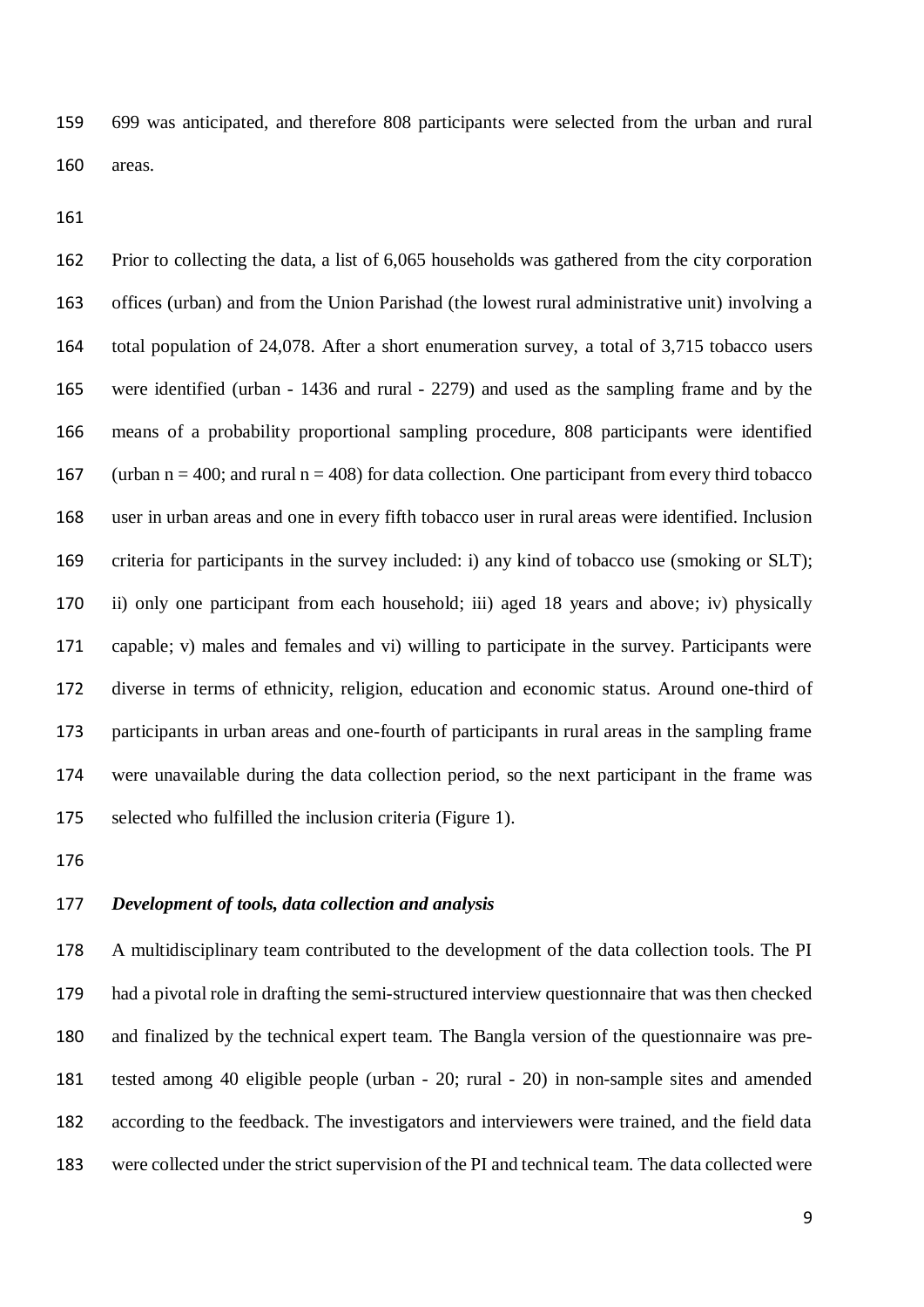quickly checked for completeness and errors before being coded and entered into a database 185 using SPSS software. A Chi-Square  $(\chi^2)$  and bivariate logistic regression were used to explore the factors associated with tobacco use at home. Multivariate logistic regression was used to adjust the effect of confounders on the association of risk factors - a response of "Yes or No" to the question of 'tobacco use at home' was a dependent variable, where "No" was used as reference. Socio-cultural and familial factors were used as independent variables, and the findings were interpreted using odds ratio with 95% CI for each category.

#### *Patient and Public Involvement:*

 The participants of the study were adult tobacco users selected from the study population. They were not involved in setting the research question or the outcome measures, but they were involved during the data collection of the study. The tobacco users from the selected households were interviewed and were involved in the dissemination of the results.

## *Ethical considerations*

 As the research involved participation of human subjects for interviews, ethical clearance was sought from the National Research Ethics Committee (NREC), the highest ethics body in Bangladesh. The protocol for the study was also reviewed and approved by the Bangladesh Medical Research Council (BMRC) and provided with an ethics ID number of BMRC/NREC/2016-2019/1429. When first meeting participants, the interviewers explained the background and objectives of the study and obtained written informed consent from each of them. Anonymity and confidentiality were strictly maintained.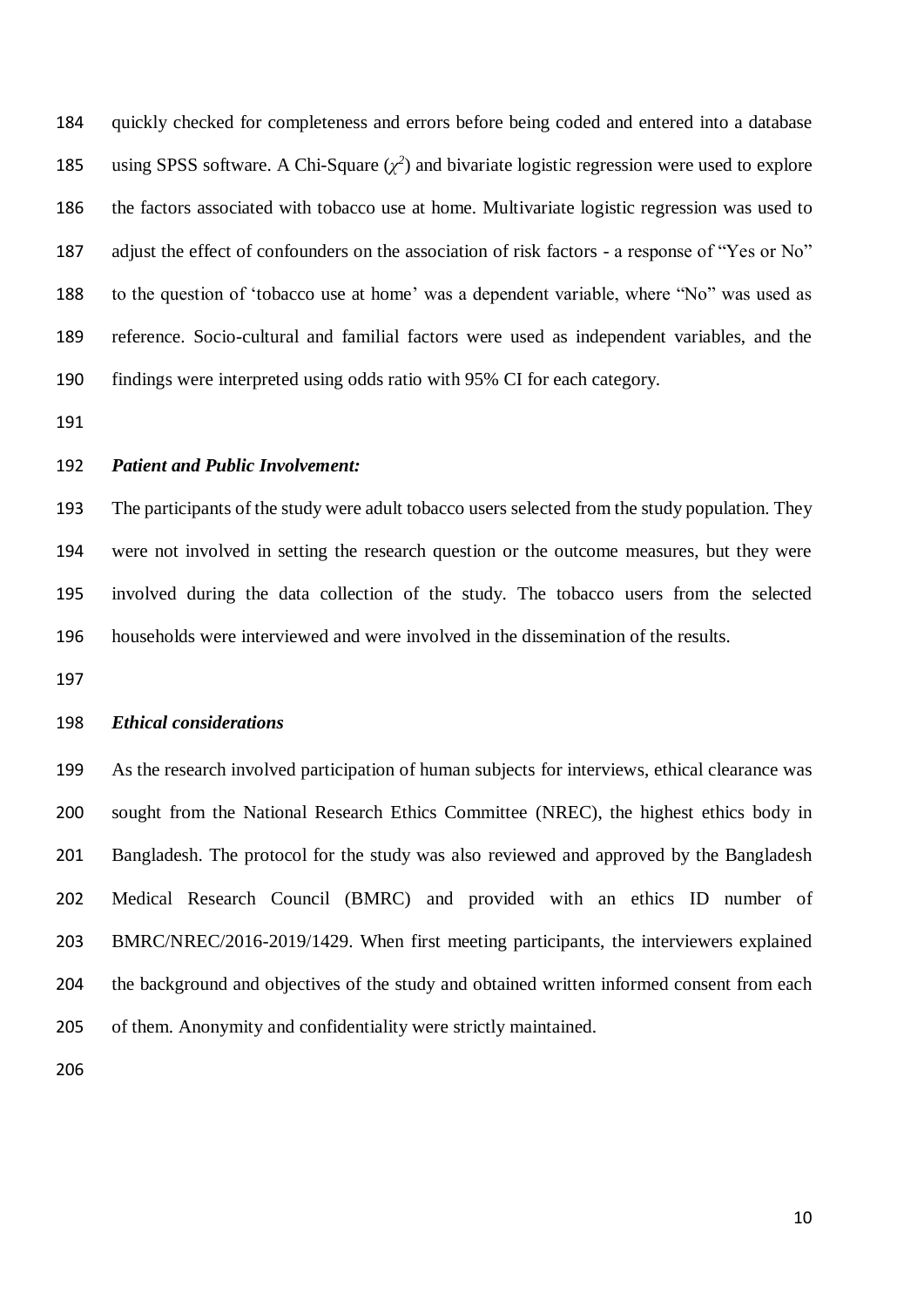#### 207 **RESULTS**

## 208 *Socio-demographic characteristics of the participants*

209 The mean ages ( $\pm$  SD) of participants were 30.4  $\pm$  10.4 and 27.58  $\pm$  6.7 years in U&RAs respectively. Age and sex were found to be significantly associated (p<0.001) with place of tobacco use in urban areas. The majority of female tobacco users did so at home both in urban (84.6 %) and rural (49.1%) settings. In urban areas, there was a highly significant association (p<0.001) between marital status and place of tobacco use, with more married participants (25.4%) found to use tobacco products at home. Additionally, the living status of participants 215 was found to be significantly associated  $(p<0.001)$  with place of tobacco use in rural areas and a higher proportion of them (55.9%) living alone/outside of their own family were using tobacco at home. More participants at lower-and-middle socioeconomic levels and living in rural areas were using tobacco at home, and this association was found to be significant (p<0.01) (Table 1).

220

221 **Table 1: Socio-demographic characteristics of the participants** 

|                                | <b>Urban</b><br>$n=400$                               |                                   |          | <b>Rural</b><br>$n=408$                        |                                                       |            |
|--------------------------------|-------------------------------------------------------|-----------------------------------|----------|------------------------------------------------|-------------------------------------------------------|------------|
| Demographic<br>characteristics | <b>Place of Tobacco use by</b><br><i>participants</i> |                                   |          | <b>Place of Tobacco use</b><br>by participants |                                                       |            |
|                                | At home<br>$n\left(\frac{6}{6}\right)$                | <b>Outside</b><br>home<br>$n$ (%) | $\chi^2$ | At home<br>$n\left(\frac{0}{0}\right)$         | <b>Outside</b><br>home<br>$n\left(\frac{0}{0}\right)$ | $\chi^2$   |
| Age                            |                                                       |                                   |          |                                                |                                                       |            |
| $\leq 30$ Years                | 28(10.7)                                              | 234 (89.3)                        | 25.94*** | 51(26.3)                                       | 143 (73.7)                                            | 4.440      |
| $>30$ Years                    | 43(31.2)                                              | 95 (68.8)                         |          | 77(36.0)                                       | 137(64.0)                                             |            |
| $Mean \pm SD$                  | $30.4 \pm 10.4$                                       |                                   |          | $27.58 \pm 6.7$                                |                                                       |            |
| <b>Sex</b>                     |                                                       |                                   |          |                                                |                                                       |            |
| Male                           | 60(15.5)                                              | 327 (84.5)                        | 41.14*** | 76(25.2)                                       | 226(74.8)                                             |            |
| Female                         | 11(84.6)                                              | 2(15.4)                           | t        | 52<br>(49.1)                                   | 54 (50.9)                                             | 20.801**** |
| <b>Marital status</b>          |                                                       |                                   |          |                                                |                                                       |            |
| Unmarried                      | 17(9.1)                                               | 170 (90.9)                        | 18.03*** | 33(28.2)                                       | 84 (71.8)                                             | 0.764      |
| Married                        | 54 (25.4)                                             | 159 (74.6)                        |          | 95 (32.6)                                      | 196 (67.4)                                            |            |
| <b>Living place</b>            |                                                       |                                   |          |                                                |                                                       |            |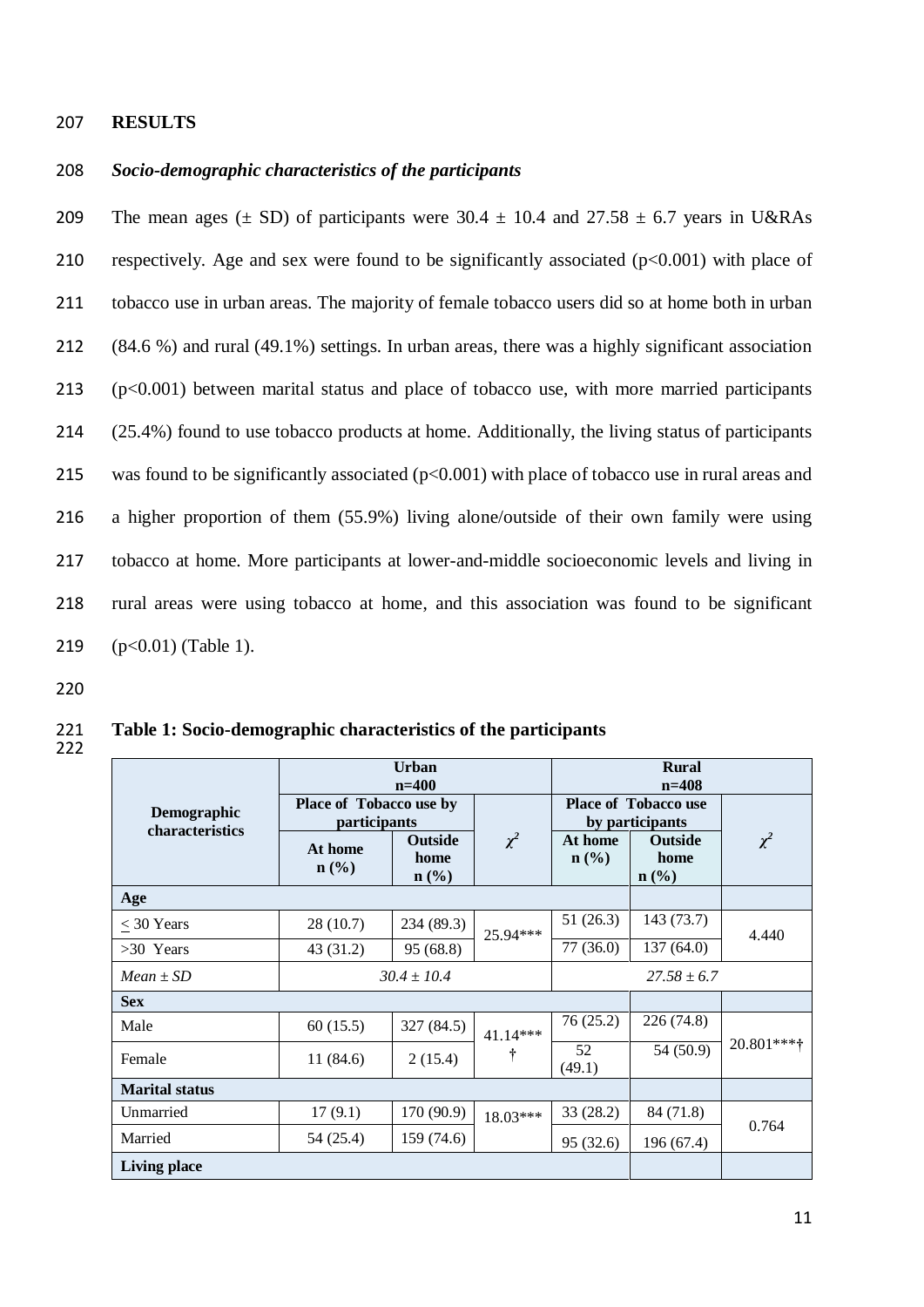| With family                    | 54 (18.2) | 243 (81.8) |            | 76(24.1)      | 239(75.9)   | 33.696*** |
|--------------------------------|-----------|------------|------------|---------------|-------------|-----------|
| Alone/Outside of own<br>family | 17(16.5)  | 86(8.5)    | 0.15       | 52 (55.9)     | 41 $(44.1)$ |           |
| <b>Family type</b>             |           |            |            |               |             |           |
| Nuclear Family                 | 42(14.3)  | 251 (85.7) | $8.75***$  | 38 (40.4)     | 56 (59.6)   | 4.649     |
| <b>Extended Family</b>         | 29(27.1)  | 78 (72.9)  |            | 90(28.7)      | 224 (71.3)  |           |
| <b>Education</b>               |           |            |            |               |             |           |
| Primary-Secondary              | 29(23.8)  | 93 (76.2)  | $11.86***$ | 67(26.2)      | 189 (73.8)  | 8.632     |
| Higher education               | 42(15.1)  | 236 (84.9) |            | 61(40.1)      | 91 (59.9)   |           |
| Socio-economic condition       |           |            |            |               |             |           |
| Low and middle<br>income       | 21(19.3)  | 88 (80.7)  | 0.24       | 99 (41.4)     | 140(58.6)   | 27.068**  |
| Upper and high income          | 50 (17.2) | 241 (82.8) |            | 128<br>(31.4) | 280 (68.6)  |           |

<sup>223</sup> Note: **†**Fisher's exact test was used as some of the expected cell value (for sex) found <5.

224 \*\*p<0.01; \*\*\*p<0.001

225

## 226 *Prevalence of tobacco use at household level*

 The prevalence of tobacco use at home was calculated by dividing the total number of people (either participant or any other family member) that used tobacco products inside their homes within all the sample households. The prevalence of tobacco use overall (smoking or SLT) at home was calculated to be 25.7% in urban areas (participants: 17.7%; other family members: 8.0%) and 47.6% in rural areas (participants: 19.4%; other family members: 28.2%). See Figure 232 2 below. 233

235

## 236 *Risk factors for tobacco use at home*

 Bivariate analysis showed that age, religious practice, children being used to carry and buy tobacco and offering tobacco as a tradition of leisure and entertainment activities at the household level, were all associated with tobacco use at home both in urban and rural areas. In addition, marital status, lower education levels and the smoking habits of elderly family

<sup>234</sup> **(Place Figure 2 here)**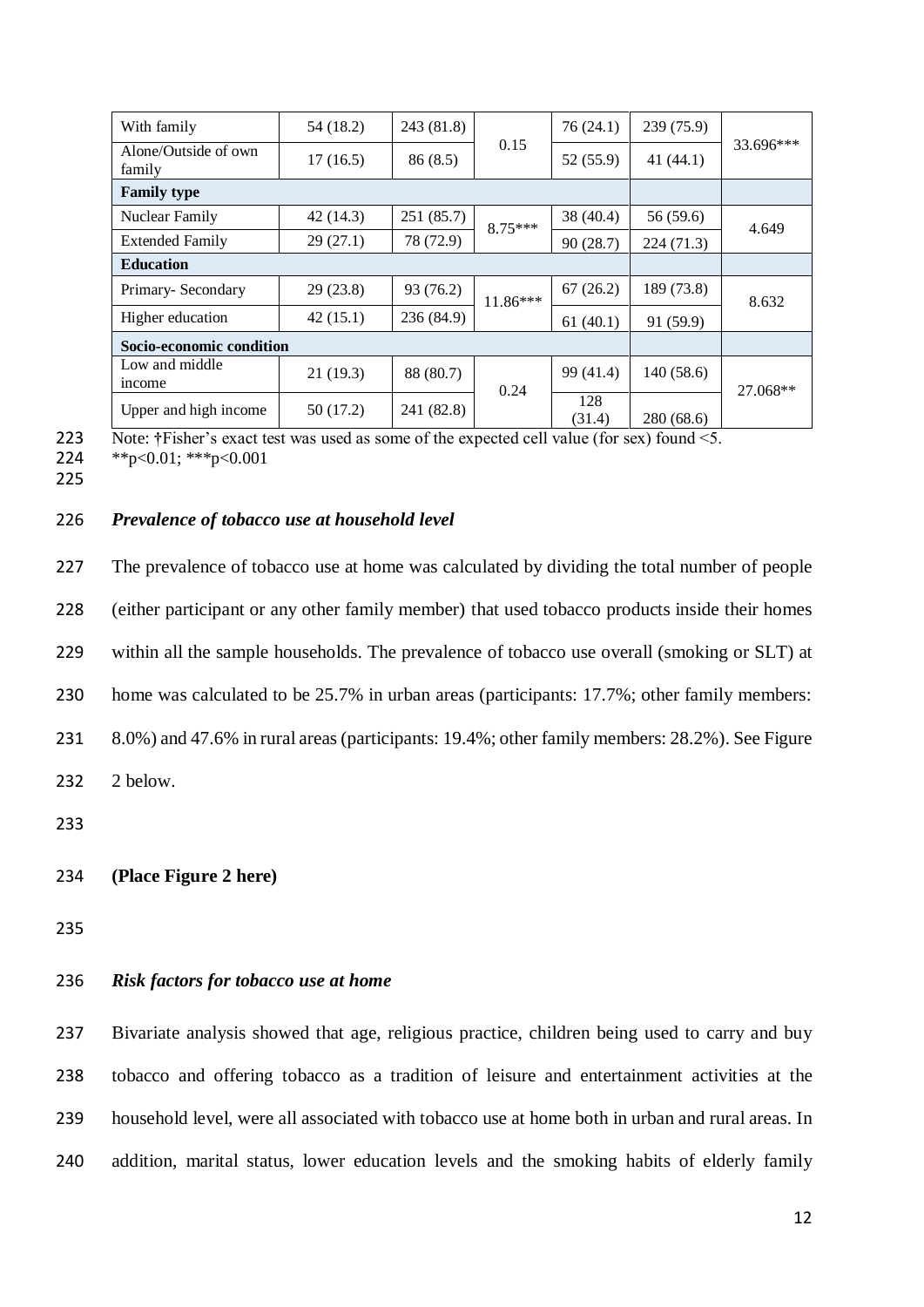- 241 members were significantly associated with tobacco use at home in urban areas. Living status,
- 242 family type, and lack of family guidance (on the overall consequences of tobacco use) were
- 243 found to be significant with tobacco use at home in rural areas (Table 2).
- 244

## 245 **Tale 2. Adjusted risk factors associated with place of tobacco use in U&RAs of Bangladesh**

| <b>Characteristics/ Risk factors</b> |                                     | <b>Urban</b> areas                          |                                                             | <b>Rural</b> areas                                      |                                                                       |  |
|--------------------------------------|-------------------------------------|---------------------------------------------|-------------------------------------------------------------|---------------------------------------------------------|-----------------------------------------------------------------------|--|
|                                      |                                     | <b>Bivariate</b><br>analysis<br>OR (95% CI) | <b>Multivariate</b><br>analysis<br>AOR (95%<br>$\mathbf{C}$ | <b>Bivariate</b><br>analysis<br>OR (95%<br>$\mathbf{C}$ | <b>Multivariate</b><br>analysis<br>AOR (95%<br>$\mathbf{C}\mathbf{I}$ |  |
|                                      | $\leq$ 30 Years <sup>RC</sup>       | 1                                           | 1                                                           | 1                                                       | 1                                                                     |  |
| Age                                  | >30 Years                           | $3.78***$ (2.22-<br>6.44)                   | $3.13**$ (1.45-<br>6.78)                                    | $4.79***$<br>$(2.76 - 8.31)$                            | $5.11***$ (2.03-<br>12.83)                                            |  |
|                                      | Unmarried <sup>RC</sup>             | 1                                           | 1                                                           | 1                                                       | 1                                                                     |  |
| <b>Marital Status</b>                | Married                             | $3.39***$ (1.89-<br>6.10                    | $3.23***$<br>$(1.37-6.61)$                                  | $0.81(0.51 -$<br>1.29)                                  | $0.76(0.46 -$<br>1.26)                                                |  |
| Socio-<br>economic                   | Low and<br>middle<br>incomeRC       | 1                                           | 1                                                           | 1                                                       | 1                                                                     |  |
| condition                            | Upper and<br>high income            | $1.15(0.65 -$<br>2.02)                      | $0.66(0.33-$<br>.1.30)                                      | $0.51**$ (0.31-<br>0.84)                                | $0.41**$ (0.23-<br>0.72)                                              |  |
| <b>Living status</b>                 | Living with<br>family <sup>RC</sup> | $\mathbf{1}$                                | 1                                                           | 1                                                       | 1                                                                     |  |
|                                      | Living<br>alone/others              | $\overline{1.12}$ (0.62-<br>2.04)           | $0.69(0.35 -$<br>1.37)                                      | $5.07***$<br>$(2.92 - 8.80)$                            | $7.93***$ (3.01-<br>20.89)                                            |  |
| <b>Education</b>                     | Higher<br>education <sup>RC</sup>   |                                             | 1                                                           |                                                         | 1                                                                     |  |
|                                      | Primary-<br>Secondary               | $2.46***(1.46-$<br>4.16)                    | $2.14**$ (1.15-<br>3.99                                     | $0.52**$ (0.34-<br>0.81)                                | 1.99 (1.24-<br>3.21)                                                  |  |
|                                      | Nuclear<br>family <sup>RC</sup>     | 1                                           | 1                                                           | 1                                                       | 1                                                                     |  |
| <b>Family type</b>                   | Extended<br>family                  | $0.45***$ (0.26-<br>0.77)                   | $0.49*(0.28 -$<br>0.85)                                     | $4.39***$<br>$(2.52 - 7.61)$                            | $3.08**$ (1.28-<br>7.38)                                              |  |
|                                      | Non-<br>workingRC                   | 1                                           | 1                                                           | $\mathbf{1}$                                            | 1                                                                     |  |
| Occupation                           | Working                             | $0.40**$ (0.21-<br>0.75)                    | $0.96(0.44 -$<br>2.12)                                      | $0.78(0.50-$<br>1.20)                                   | 1.48 (0.89-<br>2.45)                                                  |  |
| <b>Practice of</b>                   | PracticeRC                          |                                             |                                                             |                                                         |                                                                       |  |
| <b>Religiosity</b>                   | Lack of<br>Practice                 | $2.25**$ (1.20-<br>4.21)                    | $2.39**$ (1.27-<br>4.54)                                    | $5.17***$<br>$(2.91-9.19)$                              | $4.23**$ (2.32-<br>7.72)                                              |  |
| <b>Smoking habit</b>                 | No <sup>RC</sup>                    | 1                                           | 1                                                           | 1                                                       | 1                                                                     |  |
| of any elder<br>family<br>members    | Yes                                 | $1.97***$ (1.28-<br>2.28)                   | $1.81*(0.91 -$<br>2.89)                                     | $1.04(0.64 -$<br>1.68)                                  | $1.01(0.58 -$<br>1.74)                                                |  |
|                                      | No <sup>RC</sup>                    | $\mathbf{1}$                                | $\mathbf{1}$                                                | $\mathbf{1}$                                            | $\mathbf{1}$                                                          |  |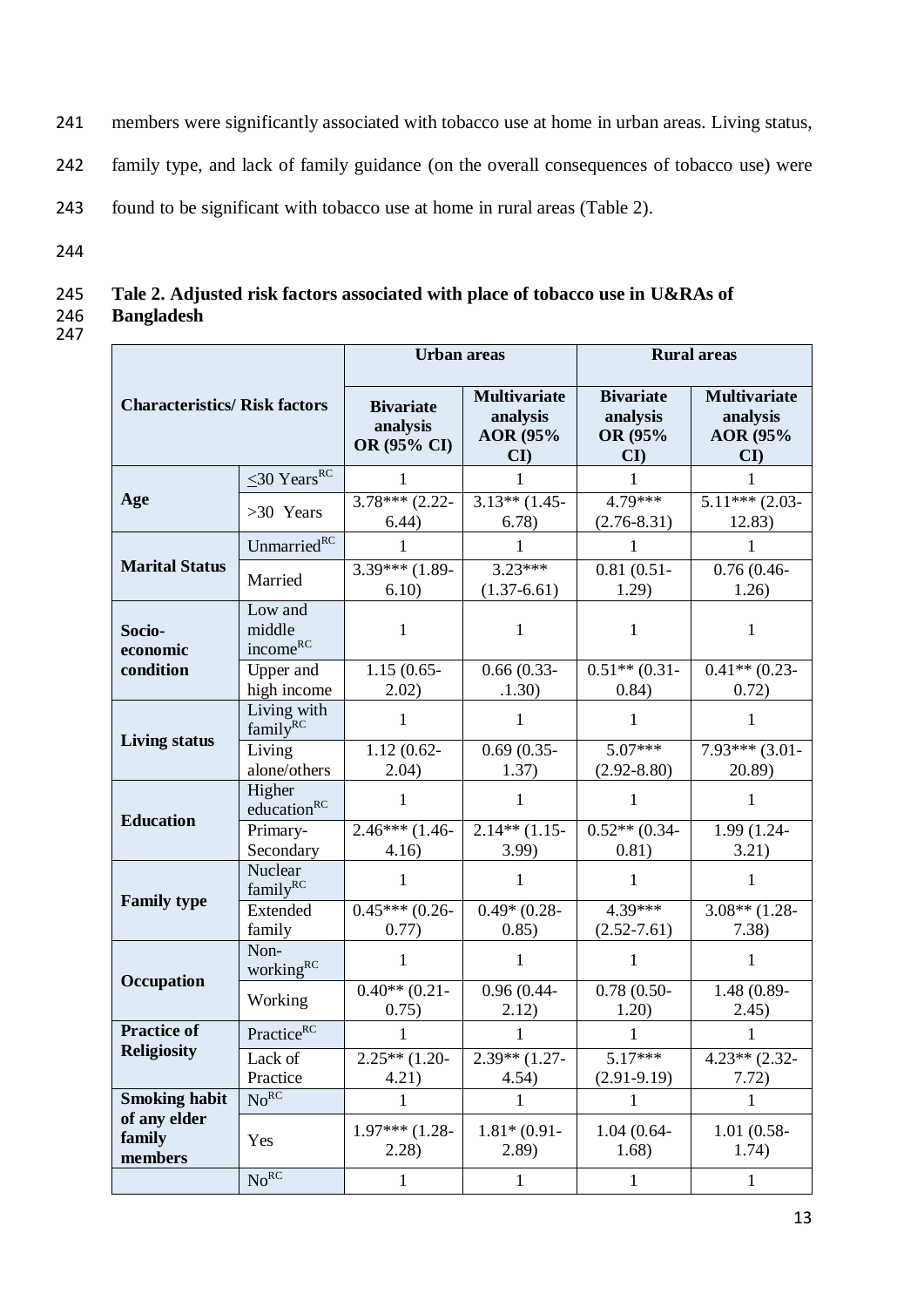| <b>Perception</b><br>that smoking<br>makes one<br>look smart | Yes              | $0.79(0.47 -$<br>1.35)    | $0.61(0.34 -$<br>1.07)   | $0.23***$<br>$(0.15 - 0.37)$ | $0.38***(0.23-$<br>0.63)  |
|--------------------------------------------------------------|------------------|---------------------------|--------------------------|------------------------------|---------------------------|
| <b>Tobacco</b>                                               | No <sup>RC</sup> | 1                         |                          |                              |                           |
| restriction at<br>home                                       | Yes              | $0.66(0.40-$<br>1.13)     | $0.70(0.40-$<br>1.21)    | $0.16***$<br>$(0.10 - 0.25)$ | $0.15(0.09 -$<br>0.24)    |
| <b>Children are</b><br>used to                               | No <sup>RC</sup> | 1                         | 1                        |                              | 1                         |
| buy/carry/light<br>tobacco                                   | Yes              | $2.07**$ (1.14-<br>3.79)  | $2.28(1.21 -$<br>4.29)   | 4.58***<br>$(2.64 - 7.95)$   | $3.33**$ (1.11-<br>9.99)  |
| <b>Lack of family</b>                                        | No <sup>RC</sup> |                           | 1                        |                              | 1                         |
| guidance                                                     | Yes              | $0.89(0.36-$<br>2.21)     | $0.94(0.35 -$<br>(2.46)  | 3.86 (2.34-<br>6.38)         | $4.27***$ (2.45-<br>7.42) |
| <b>Offering</b><br>tobacco as a                              | No <sup>RC</sup> |                           |                          |                              |                           |
| tradition of<br>entertainment                                | Yes              | $1.81***$ (0.94-<br>3.51) | $1.85**$ (0.94-<br>2.95) | $3.48***$<br>$(2.14 - 5.65)$ | $3.81***$ (2.23-<br>6.47) |
| <b>Peer</b><br>influences<br>(smoking)                       | No <sup>RC</sup> |                           |                          |                              | 1                         |
|                                                              | Yes              | $0.49(0.14-$<br>1.67)     | $0.41(0.11-$<br>1.45)    | $0.13(0.8 -$<br>0.22)        | $0.20(0.12 -$<br>0.36)    |
| <b>Impact of</b>                                             | No <sup>RC</sup> |                           |                          |                              |                           |
| advertisement<br>and publicity                               | Yes              | $1.29(0.77-$<br>2.16)     | 1.31 (0.76-<br>2.26)     | $0.15***$<br>$(0.09 - 0.24)$ | $0.12***$ (0.07-<br>0.21) |

248 Note: OR=Odds Ratio; AOR=Adjusted Odds Ratio; <sup>RC</sup> =Reference Category 249 \*p<0.05, \*\*p<0.01, \*\*\*p<0.001.

249<br>250

| 251 | Multivariable analysis (adjusted) showed that participants aged 30 years and above had               |
|-----|------------------------------------------------------------------------------------------------------|
| 252 | increased odds of using tobacco products at home by more than three times in urban areas             |
| 253 | $(AOR=3.13, 95\%CI=1.45-6.78)$ and more than five times in rural areas $(AOR=5.11, 9.12)$            |
| 254 | 95%CI=2.03-12.83). This risk among the lower-educated participants was shown to be double            |
| 255 | for both urban (AOR=2.14, 95%CI=1.15-3.99) and rural areas (AOR=1.99, 95%CI=1.24-                    |
| 256 | 3.21). In rural areas, participants living alone or outside their own family had approximately       |
| 257 | an eight times $(AOR=7.93, 95\%CI=3.01-20.89)$ higher chance of adopting tobacco practices           |
| 258 | at home, but in urban areas the risk was found to be neutral. Similarly, participants with a lack    |
| 259 | of religious practice at the family level were more prone to use tobacco at home in both urban       |
| 260 | $(AOR=2.39, 95\%CI=1.27-4.54)$ and rural areas $(AOR=4.23, 95\% CI=2.32-7.72)$ . Where               |
| 261 | tobacco was offered as part of the tradition of leisure and entertainment activities, the likelihood |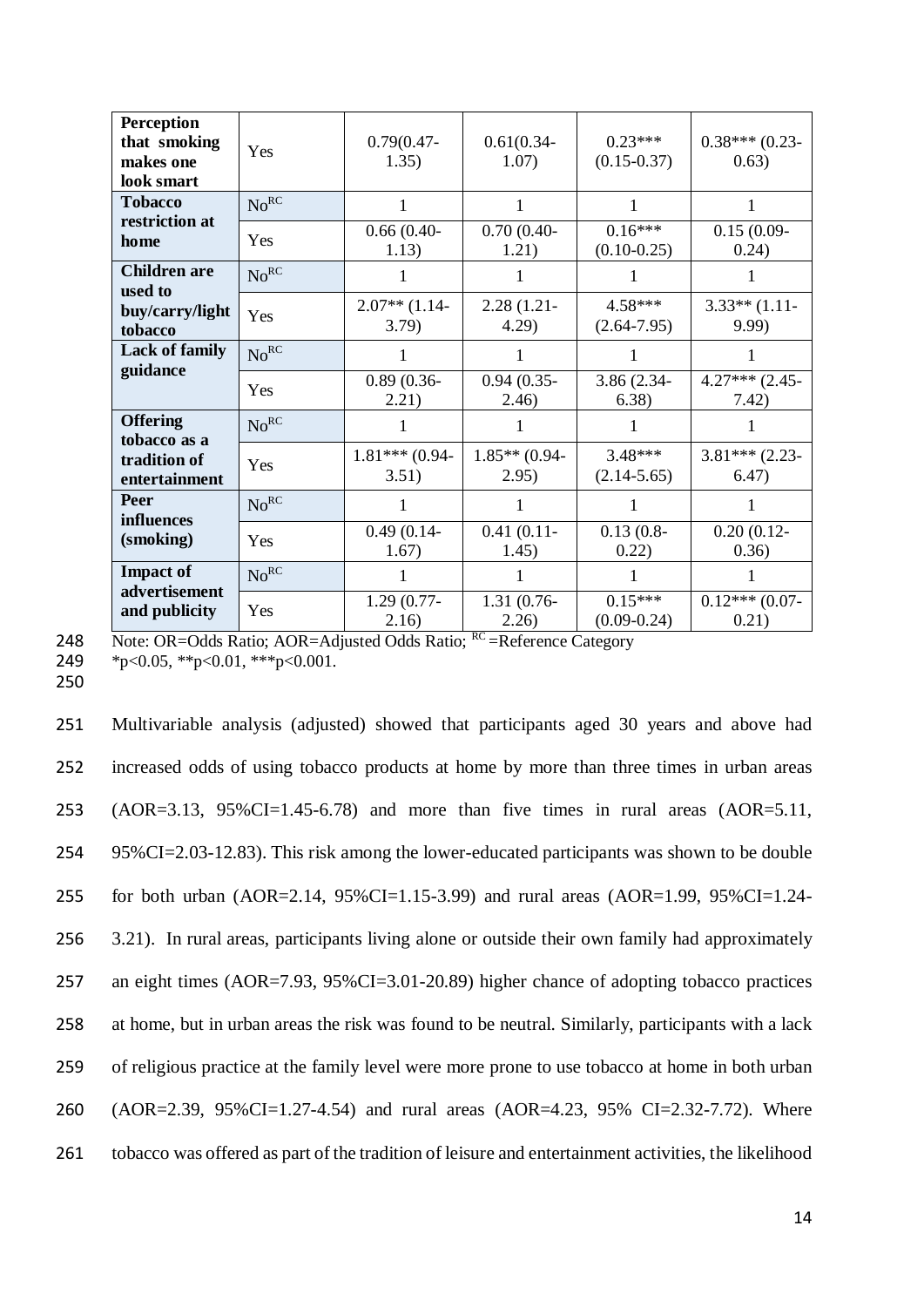262 of its use was found to be higher both in urban (AOR=1.85, 95%CI=0.94-2.95) and rural areas (AOR=3.81, 95% CI=2.23-6.47). Furthermore, the odds of tobacco use was also found to be significantly higher among both urban (AOR 2.28, 95%CI=1.21-4.29) and rural areas (AOR=3.33, 95%CI=1.11-9.99) where children were used to buy or carry tobacco and to light cigarettes.

 Other factors such as marital status (married), the smoking habits of older family members (AOR=3.23, 95%CI=1.37-6.61;AOR=1.81, 95%CI=0.91–2.89 respectively) were significantly associated with tobacco use at home in urban areas, whereas extended family and lack of family guidance (AOR=3.08, 95%CI=1.28-7.38;AOR=4.27, 95%CI=2.45-7.42 respectively) were significant barriers for tobacco use at home in rural areas only. However, multivariate analysis found that socio-economic conditions, occupations, peer influences, the perception that smoking makes people look smarter, restrictions on tobacco use, the impact of advertising and publicity were insignificant predictors of tobacco use at home in both urban and rural areas (Table 2).

## **DISCUSSION**

 Research, policies and interventions carried out in Bangladesh to-date have paid very little attention to the impact that tobacco free homes [5, 21] could have on the health and wellbeing of its people. This situation is in spite of recent studies showing that SHS inhalation is around four times more toxic, and side-stream condensate is two-to-six times more carcinogenic, than mainstream smoking [22].

 Comparative analysis between the socio-cultural impacts of tobacco use at home in urban and rural contexts is also quite limited. This study compares tobacco use at home in both urban and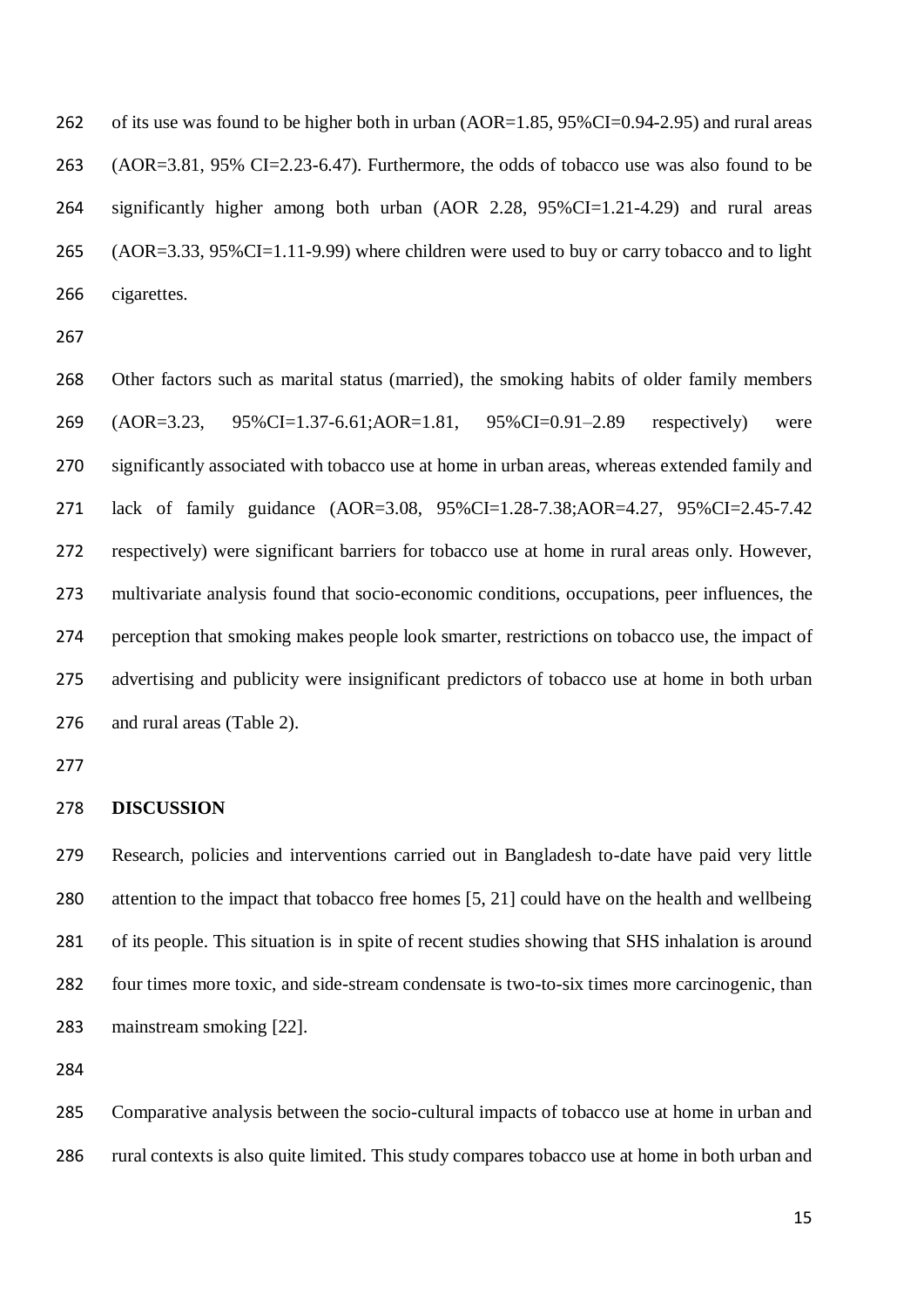rural areas in Bangladesh and shows that more than one-fourth (25.7%) of urban dwellers, and nearly half (47.6%) of rural dwellers use tobacco at home (either smoking or SLTs). Aligned with this finding, a rural community-based Bangladeshi study showed that smoking at home was common practice in more than half (55.0%) of households [23]. A similar trend was also observed in the neighbouring country of India where 40.0% of adults reported that they smoked tobacco products at home [24].

 Multivariate analysis found that age was an important factor for using tobacco at home both in urban and rural areas and is in harmony with the findings of other studies conducted in similar settings in Bangladesh and in India [10, 25]. Also, adults aged 30 or above were found to be more likely to use tobacco at home, a practice more prevalent in rural areas than in urban areas. 

 The likelihood of using tobacco at home in urban areas among the married participants was more than three times higher than for their unmarried counterparts. A possible reason for this could be that unmarried family members in urban areas are often dependent, and so are less likely to be allowed to use tobacco products at home [6, 12]. In contrast, and consistent with the findings in this study from rural areas, another study concluded that marital status was not associated with tobacco use at the household level in rural areas [14].

 The lower-educational status of people in urban areas appeared to significantly contribute towards the use of tobacco at home. This could happen due to being deprived of a proper education, a lack of good jobs, and low economic status. This situation is related to reduced opportunities for smoking outdoors and where homes often come with the territory of socio-economic deprivation. Lower-educated people also often overestimate their tobacco use based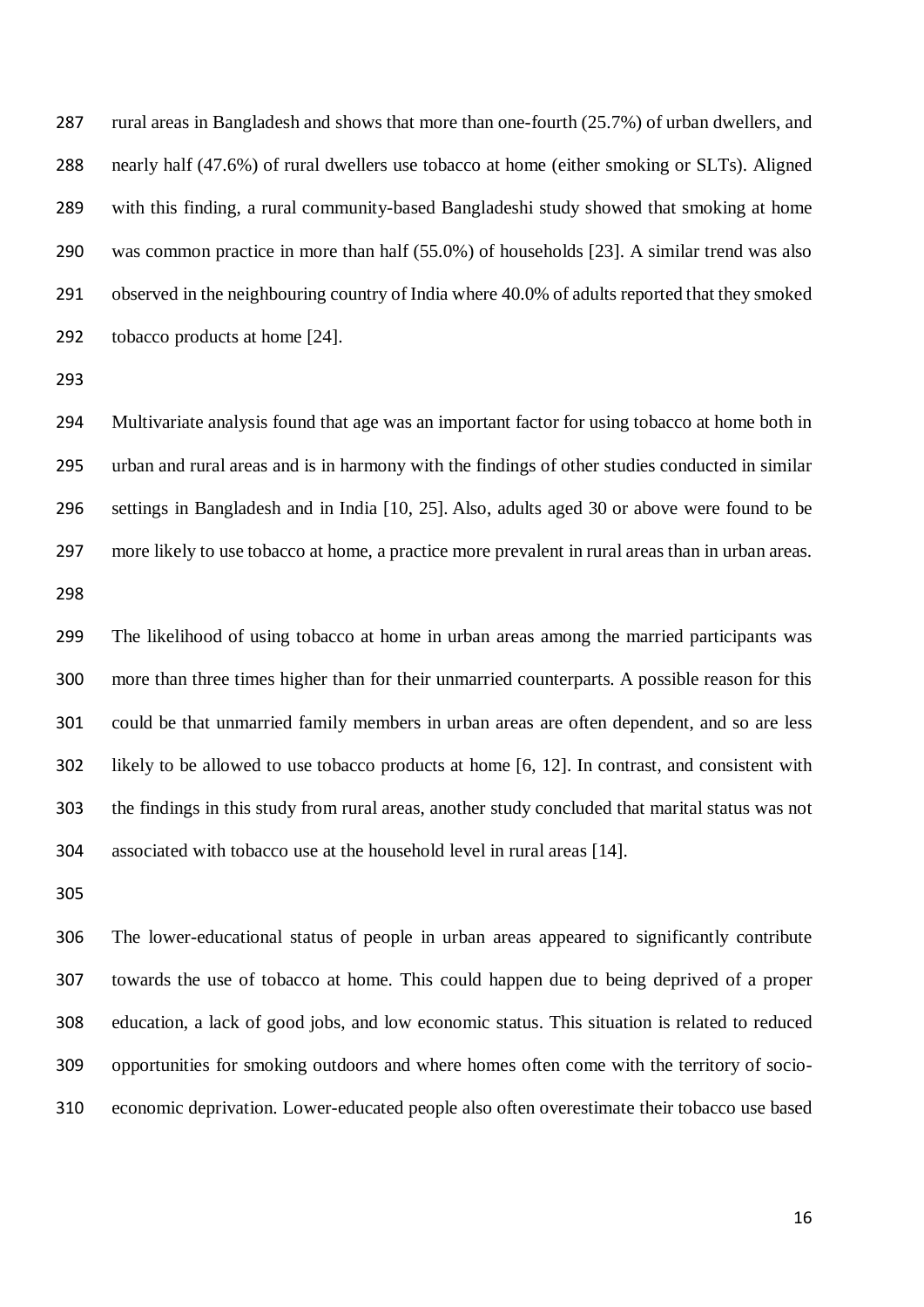on various socio-cultural misconceptions [6, 12, 14]. The findings in this study are also consistent with other multinational studies conducted in similar setting [26, 27].

 Though family type was not associated with tobacco use at home in urban areas, participants living with extended family in rural areas were three times more likely to use tobacco at home. In comparison to a study carried-out with Nigerian youths [28], the findings in this study identified a higher chance of tobacco use at household level where children were being used to buy or carry tobacco, or to light the cigarettes or pipes. However, the risk of initiating tobacco use at home was higher among those families where older family members already had the smoking habit. Other studies conducted in developed and developing countries identified that youngsters usually followed in the footsteps of older family members, including their parents, that made them more likely to take up smoking in order to show themselves as older or grown up [29, 30, 31, 32].

 Those households in rural areas that showed a lack of family guidance on the overall negative consequences of tobacco products had a more than four times likelihood of using tobacco. Similar findings were observed in other developing countries. A study conducted in Vietnam, for example, showed that family guidance and interactions related to smoking behaviours had a strong influence on a smoker's intention to quit [33]. However, this was found to be a non- significant predictor in the urban setting for this study. Evidence further suggests that the cultural practice of offering tobacco as part of leisure and entertainment activities at household level was almost two times riskier in urban areas and three times riskier in rural areas for continuing the use of tobacco products(especially SLTs). Another study conducted in the urban areas of Bangladesh reported that SLT use is perceived as a traditional part of hospitality and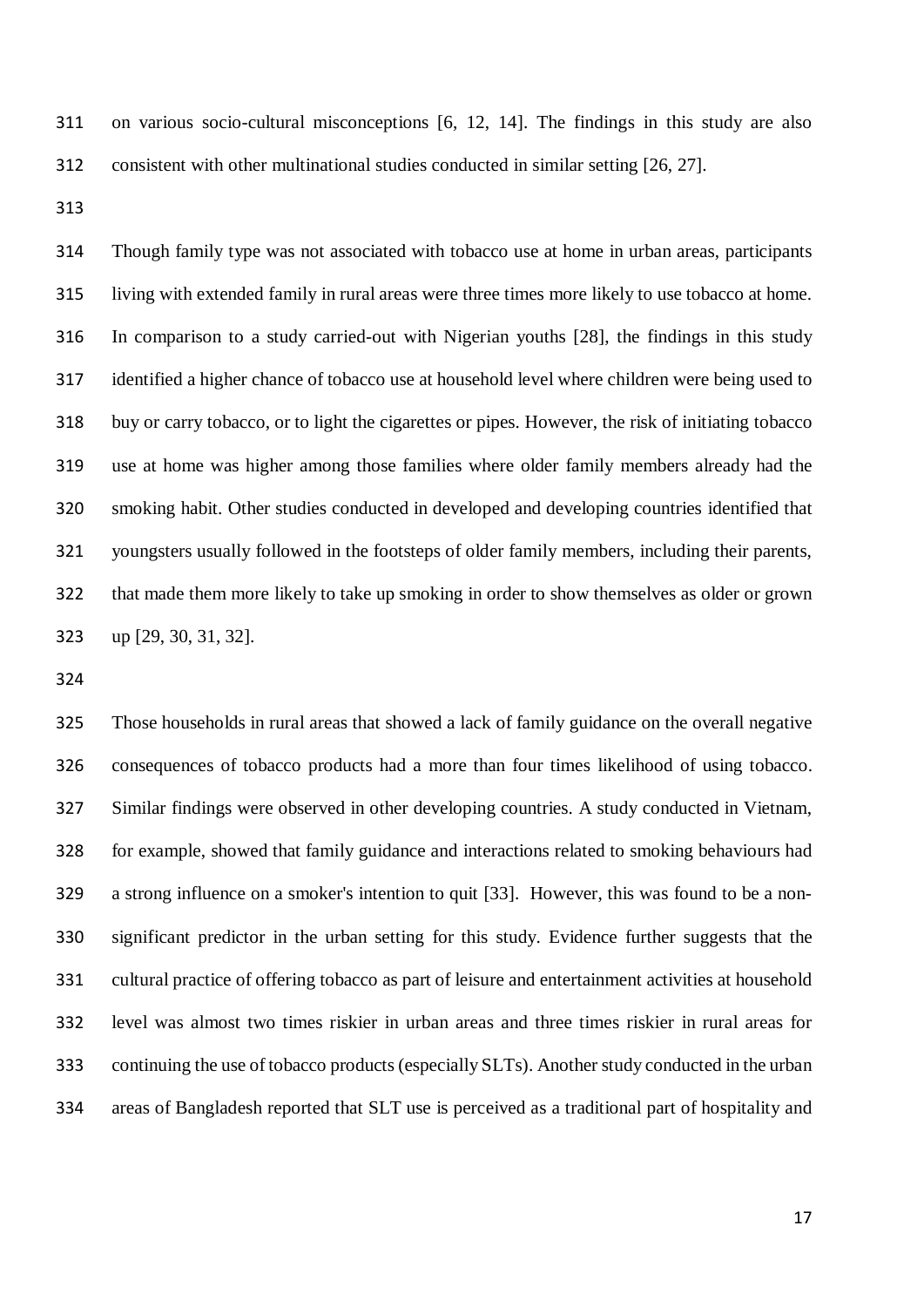is practiced widely at social gatherings such as weddings, baby shower ceremonies, religious events and other occasional festivals [13].

 This study found there is a significant association between tobacco use and regular religious practices both in urban and rural areas. The findings indicate that those participants that regularly practiced religious activities (such as praying, fasting, donating to charity and reading religious books) were less likely to use tobacco at home. This finding is consistent with other recently conducted studies that also found those individuals that engaged in regular religious practices were more restrictive in their use of tobacco or alcohol mainly because such practices are discouraged by almost all conventional religions due to their addictive nature and the explicit physical harms they can cause [34, 35]. In many parts of the USA, however, tobacco use is not influenced by religion but rather considered to have an important role in local rituals, and to be an essential part of cultural traditions [36, 37].

 This study has conducted a comparative analysis of familial and socio-cultural barriers to enabling tobacco free homes in urban and rural areas, but it does not put forward any causal associations and suggests that an observational study is likely to be more useful for assessing any causal linkage. However, the samples in this study have been included in a systematic manner for both urban and rural areas and therefore provided a comprehensive overview of the prevailing constraints and barriers that hinder the enablement of tobacco free homes in Bangladesh. A generalisation of similar scenarios of the socio-familial barriers to creating tobacco free homes could be applied to other areas of the country.

 This study also provides baseline information that can be used by policy makers, researchers and national and international agencies to help the understanding of similar scenarios in a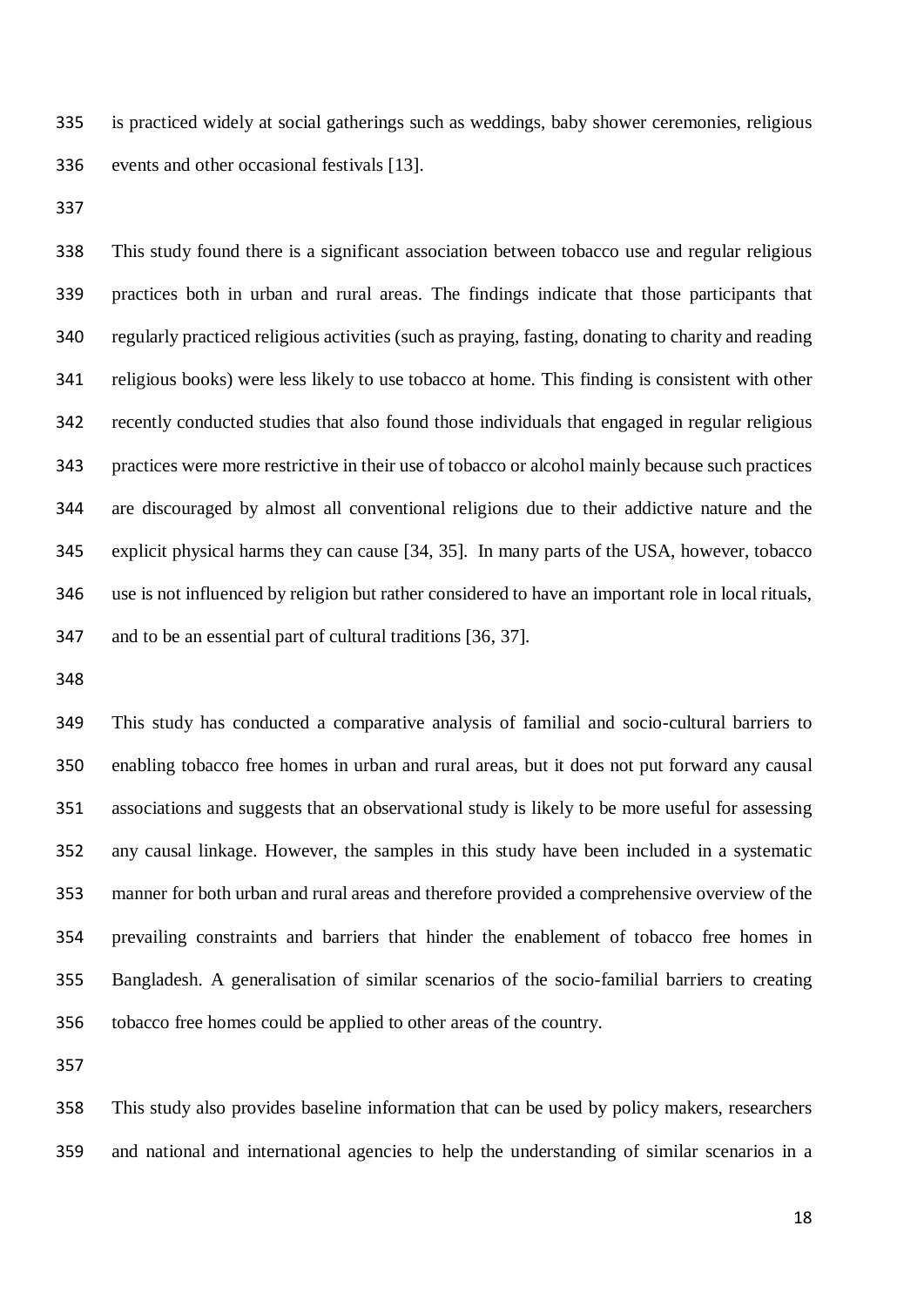broader context and therefore also help in the development of necessary policies. The findings from this study can be useful in three areas. Firstly, they can be used to help design and deliver appropriate interventions, anti-tobacco campaigns and other promotional activities that may, in turn, be useful for creating a lasting impact on awareness among the whole population about the consequences of tobacco use at home for people in both urban and rural areas. Secondly, the findings provide insights for local authorities and NGOs, when they are planning and initiating any home-based measures such as creating a model of 'Tobacco Free Homes,' with a special focus on periodic parental guidance and counselling and building good family ties so that they can share any problems among family members. Thirdly, the findings can influence policies around religious based interventions such as training of *Imams* (religious leaders in Islam) and clergymen, who could encourage the regularizing of religious practices at family level during their *Khutba* (a large weekly gathering of Muslims) that ultimately could lead to a reduction of tobacco use in the home.

## **CONCLUSION**

 This study found that the overall prevalence of tobacco use at home (smoking or SLT) is higher in rural areas (nearly half) than it is in urban areas (one-fourth) and represents an alarming public health issue for Bangladesh. It also reveals that age is an important factor for using tobacco at home - adults aged 30 or above are more likely to do this and it is more prevalent in rural than urban areas. Familial and social factors such as the smoking habits of family members, tobacco being offered as part of a cultural tradition of leisure and entertainment, children being used to buy or carry tobacco or for lighting cigarettes, and the lack of religious practice all contribute to continued tobacco use at home in both urban and rural areas. A number of factors in rural areas such as, living with the extended family and lack of family guidance on the consequences of using tobacco, were shown to be leading predictors of its use at home.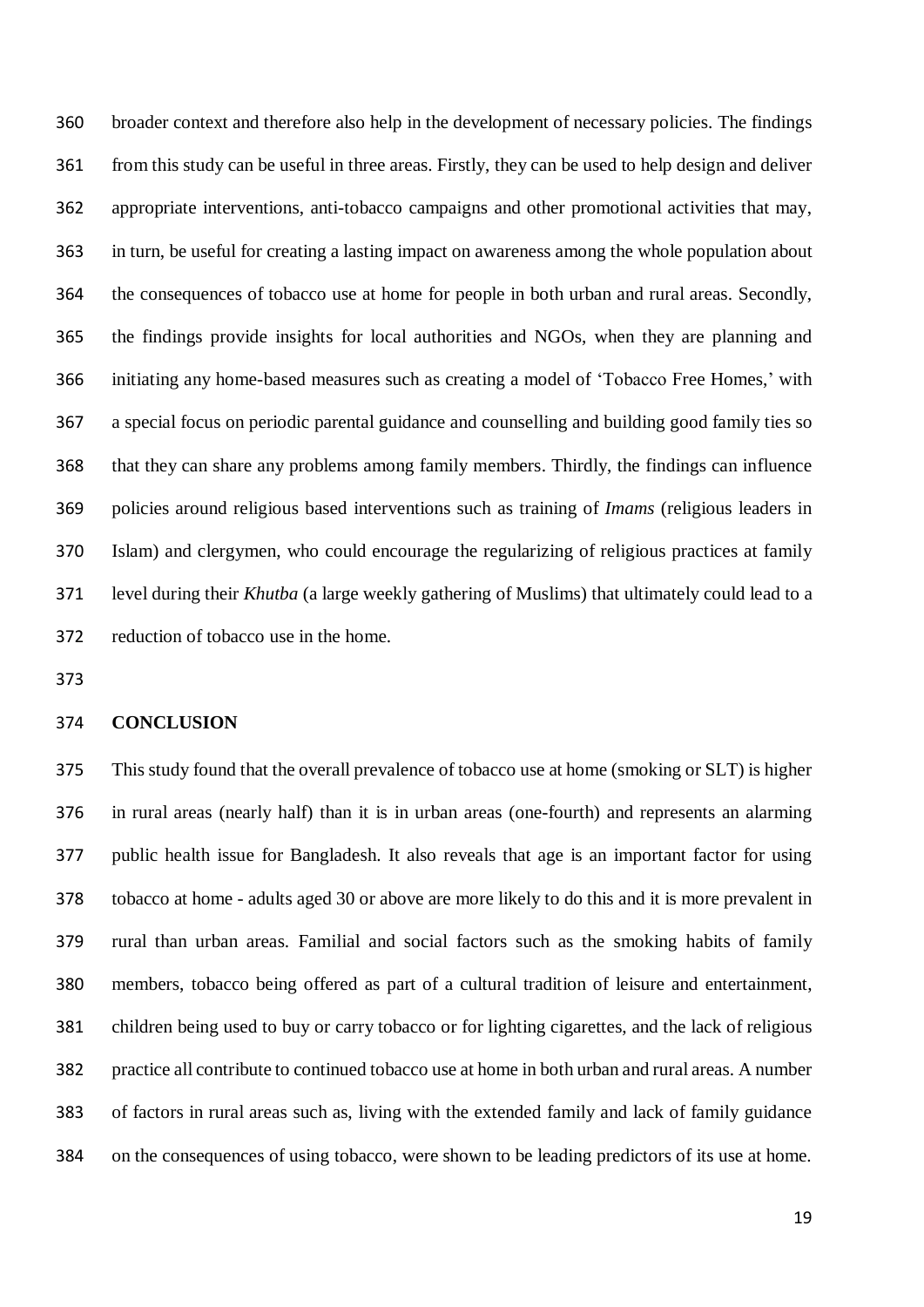Strengthening the national commitment to controlling the use of tobacco at home, and the emerging threat of second-hand smoke exposure, is essential. It is time to adopt a comprehensive approach for cessation and for appropriate laws to be devised that would ensure homes are made smoke free. A mass media campaign should be geared up to urge change in the idea of smoking at home being socially acceptable as has already been carried out in many other countries of the world.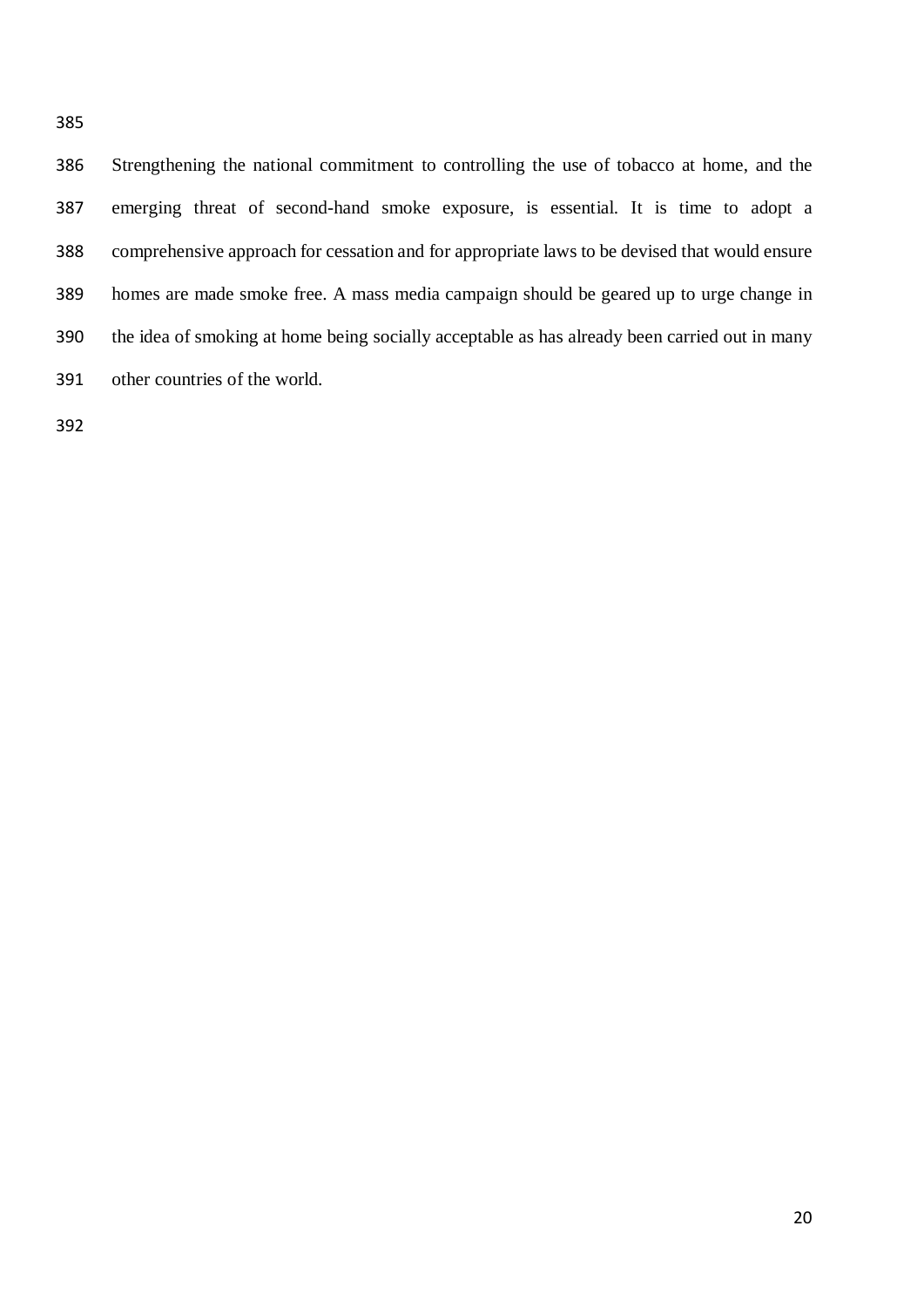# **Funding** This study was funded by the Bangladesh Center for Communication Programs (BCCP) [\(www.bangladesh-ccp.org\)](http://www.bangladesh-ccp.org/) in collaboration with the Institute for Global Tobacco Control (IGTC) based at the Johns Hopkins Bloomberg School of Public Health, Baltimore, USA. The research grant number is: GC# BCCP/Tobacco Control/2016-06. **Conflict of interests**  Authors have declared that there is no conflict of interest. **Data sharing statement** There is no additional data available. **Authors' contributions** MIH contributed to the development of the overall study concept, design, analysis, and writing the first draft of the paper. TA and TT were involved in data acquisition and analysis. AAC was involved in designing the study and developed the questionnaire. MKH and AAM were actively performed the data coding and analysis and HTAK was involved in statistical part of the analysis. ANZU was involved in refining the results section, reviewed the whole manuscript and contributed substantially to improve it, and will act as corresponding author. MGDH was involved with MIH in design and preparing data collection tool. All authors contributed equally in analysis, interpretation and writing the manuscript. All the authors have read the manuscript thoroughly and approved its contents.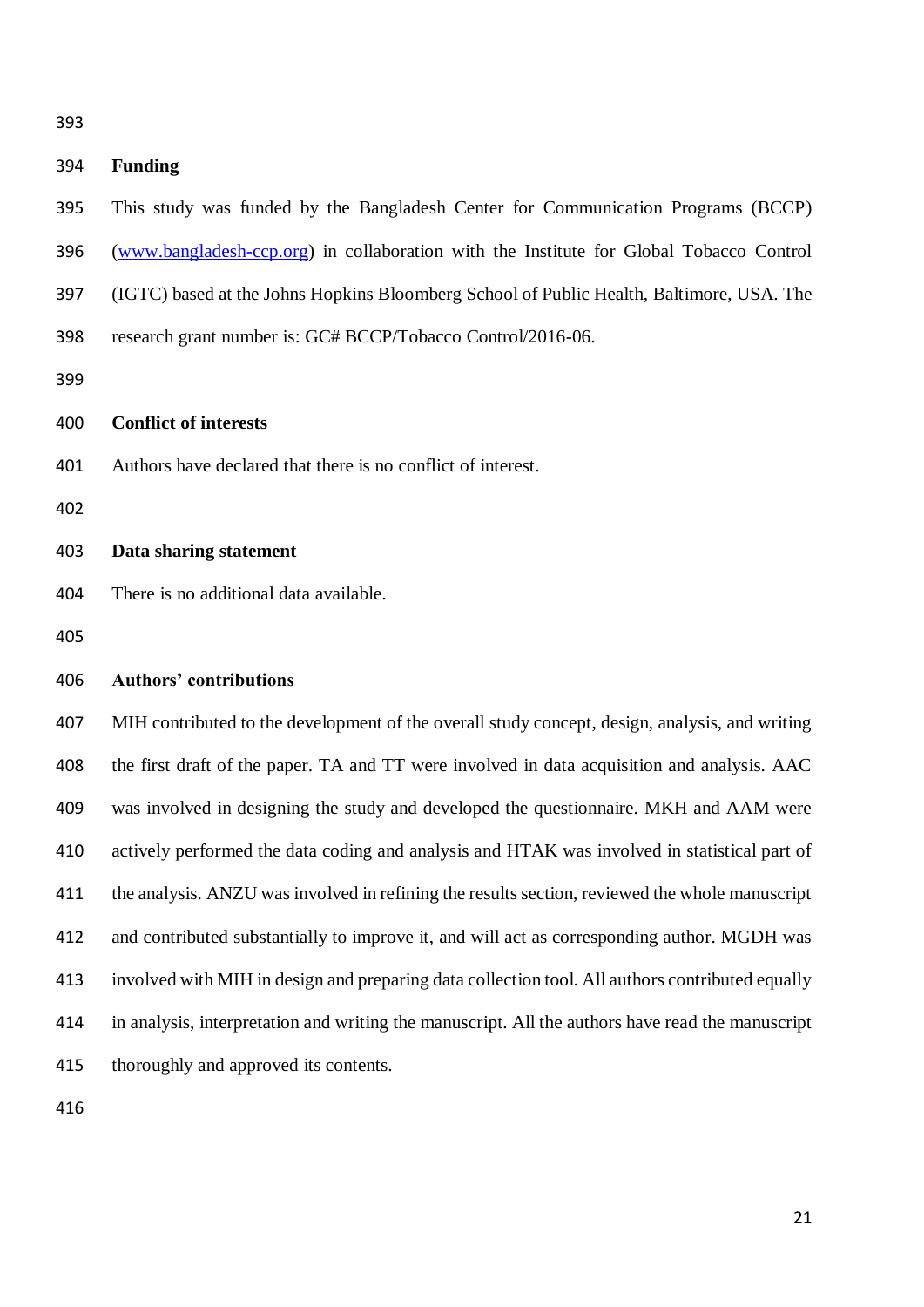## **REFERENCES**

- 1. World Health Organization. [WHO Report on the Global Tobacco Epidemic, 2017external](https://www.who.int/tobacco/global_report/2017/en/)
- [icon.](https://www.who.int/tobacco/global_report/2017/en/)Geneva: World Health Organization, 2017 [https://www.who.int/news-room/fact-](https://www.who.int/news-room/fact-sheets/detail/tobacco)[sheets/detail/tobacco.](https://www.who.int/news-room/fact-sheets/detail/tobacco) Accessed 31 Jan. 2020.
- 2. World Health Organization. WHO Fact Sheet: Key Facts of Tobacco, 27 May 2020. [https://www.who.int/en/news-room/fact-sheets/detail/tobacco.](https://www.who.int/en/news-room/fact-sheets/detail/tobacco) Accessed 01 June. 2020
- 3. Culture and Smoking: Do Cultural Norms Impact Smoking Rates? Available: [https://tobaccofreelife.org/resources/culture-smoking/.](https://tobaccofreelife.org/resources/culture-smoking/) Accessed 9 Nov. 2019.
- 4. Barkat A, Chowdhury AU, Nargis N, et al. The economics of tobacco and tobacco
- taxation in Bangladesh. International Union Against Tuberculosis and Lung Disease, 2012.
- [https://www.tobaccofreekids.org/assets/global/p](https://www.tobaccofreekids.org/assets/global/)dfs/en/Bangladesh tobacco taxes
- report.pdf. Accessed 20 March 2020.
- 5. Global adult tobacco survey (GATS) Fact sheet: Bangladesh Report (Preliminary) 2017.
- World Health Organization, 2017. [http://www.searo.who.int/bangladesh/gatsbangladesh](http://www.searo.who.int/bangladesh/gatsbangladesh%202017fs14aug2018.pdf?ua=1)
- [2017fs14aug2018.pdf?ua=1.](http://www.searo.who.int/bangladesh/gatsbangladesh%202017fs14aug2018.pdf?ua=1) Accessed 22 Sept. 2019.
- 6. Idris BI, Giskes K, Borrell C et al. Higher smoking prevalence in urban compared to non-urban areas: time trends in six European countries. Health Place2007; 13: 702–12.
- 7. Simons-Morton BG, Farhat T. Recent findings on peer group influences on adolescent
- smoking. [J Prim Prev](https://www.ncbi.nlm.nih.gov/pubmed/20614184) 2010; 31 (4): 191–208.
- 8. Ausems M, Mesters I, Breukelen GV, Vries HD. Do Dutch 11-12 years olds who never
- smoke, smoke experimentally or smoke regularly have different demographic backgrounds
- and perceptions of smoking? Eur. J. Public Health2003; 13(2):160-67.
- 9. Nargis N, Thompson ME, Fong GT et al. Prevalence and Patterns of Tobacco Use in
- Bangladesh from 2009 to 2012: Evidence from International Tobacco Control (ITC) Study.
- PLoS ONE2015; 10(11): e0141135.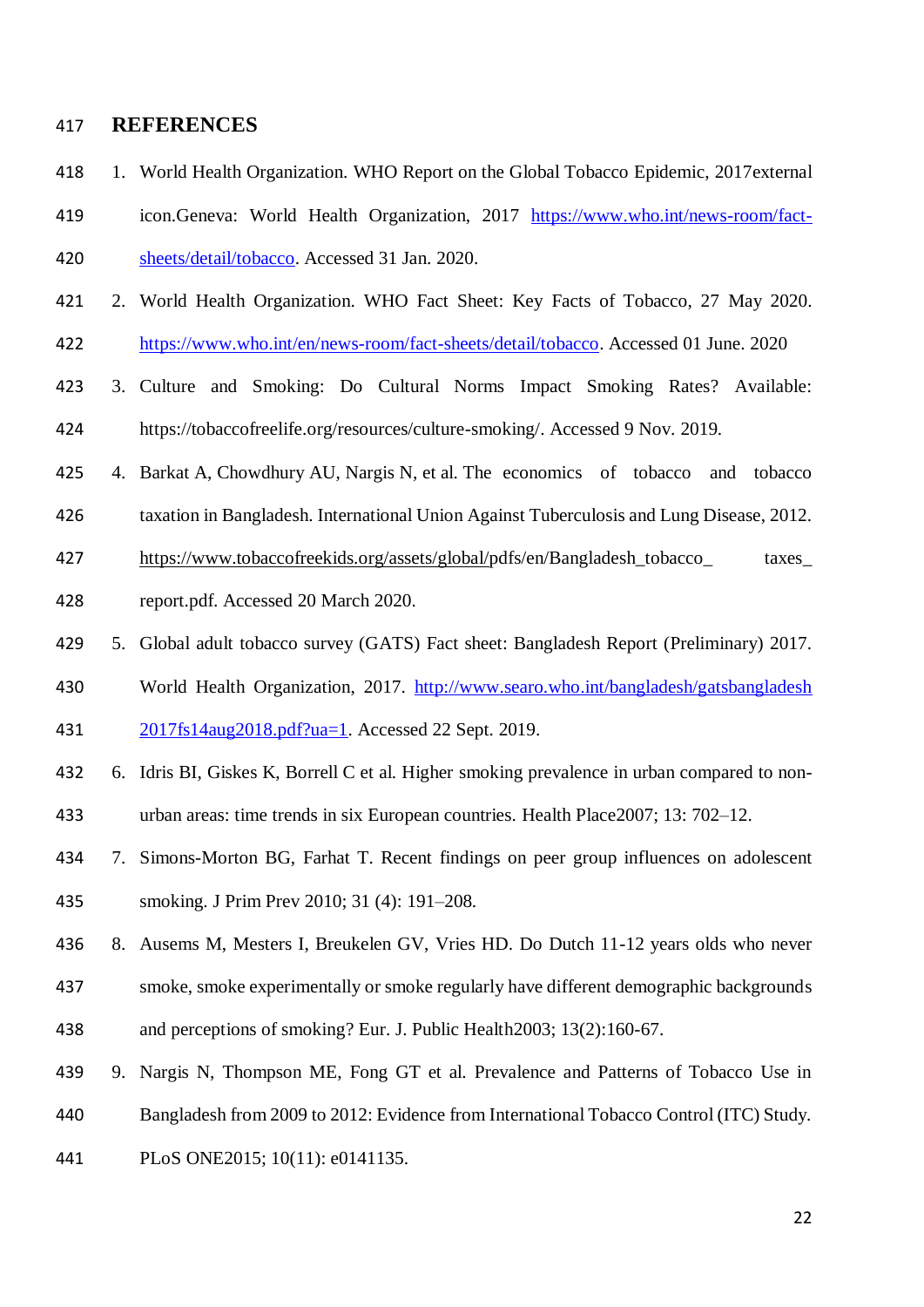- 10. Singh A, Sahoo N. Urban-rural differentials in the factors associated with exposure to second-hand smoke in India. BMJ Open 2013; 3(11):e003542.
- 11. Rahman MA, Mahmood MA, Spurrier N, [Rahman M,](https://www.ncbi.nlm.nih.gov/pubmed/?term=Rahman%20M%5BAuthor%5D&cauthor=true&cauthor_uid=22652250) [Choudhury SR,](https://www.ncbi.nlm.nih.gov/pubmed/?term=Choudhury%20SR%5BAuthor%5D&cauthor=true&cauthor_uid=22652250) [Leeder S.](https://www.ncbi.nlm.nih.gov/pubmed/?term=Leeder%20S%5BAuthor%5D&cauthor=true&cauthor_uid=22652250) Why do
- Bangladeshi people use smokeless tobacco products? Asia Pac J Public Health2015;
- 27(2): 2197–209.
- 12. Uddin G, Rahman MM, Hussain SMA. Determinants of Tobacco use in a Selected Urban Area of Bangladesh. Bangladesh Med J 2009; 38, 48–52.
- 13. Haque MI, Chowdhury AA, Hassan MS, Khan HTA, Harun MGD. Prevailing familial,
- social and cultural obstacles in keeping tobacco free homes in urban areas of Bangladesh:
- A mixed-method study. PLoS ONE 2019; 14(8):e0220777.
- 14. Choudhury K, Haniff SMA, Mahmood SS, Bhuiya A. Socio-demographic characteristics of tobacco consumers in a rural area of Bangladesh. J Health PopulNutr2007; 25, 456–64.
- 15. Hossain MS, Kypri K, Rahman B, Arslan I, Akter S, Milton AH. Prevalence and Correlates
- of Smokeless Tobacco Consumption among Married Women in Rural Bangladesh. PLoS ONE 2014; 9(1):e84470.
- 16. US Department of Health and Human Services. The Health Consequences of Involuntary
- Exposure to Tobacco Smoke: A Report of the Surgeon General. Washington, DC:
- USDHHS, Centers for Disease Control and Prevention, 2006.
- [http://www.Surgeongeneral.gov/library/reports/secondhandsmoke/fullreport.pdf.](http://www.surgeongeneral.gov/library/reports/secondhandsmoke/fullreport.pdf)
- 17. WHO. Report on the global tobacco epidemic, 2009[.http://apps.Who.int/iris/](http://apps.who.int/iris/%20bitstream/10665/44229/4/9789241563918_engfull.pdf)
- [bitstream/10665/44229/4/9789241563918\\_engfull.pdf.](http://apps.who.int/iris/%20bitstream/10665/44229/4/9789241563918_engfull.pdf) Accessed 16 Feb. 2020.
- 18. World Health Organization. Tobacco-Fact Sheet No339. http://www.wpro who.int/media centre/factsheets/fs\_201203\_tobacco/en/. Accessed 25 March 2019.
- 19. Smoke-free Policies in China: Evidence of effectiveness and implications for action,
- World health Organization (WHO) Western pacific Region 2015; Available at: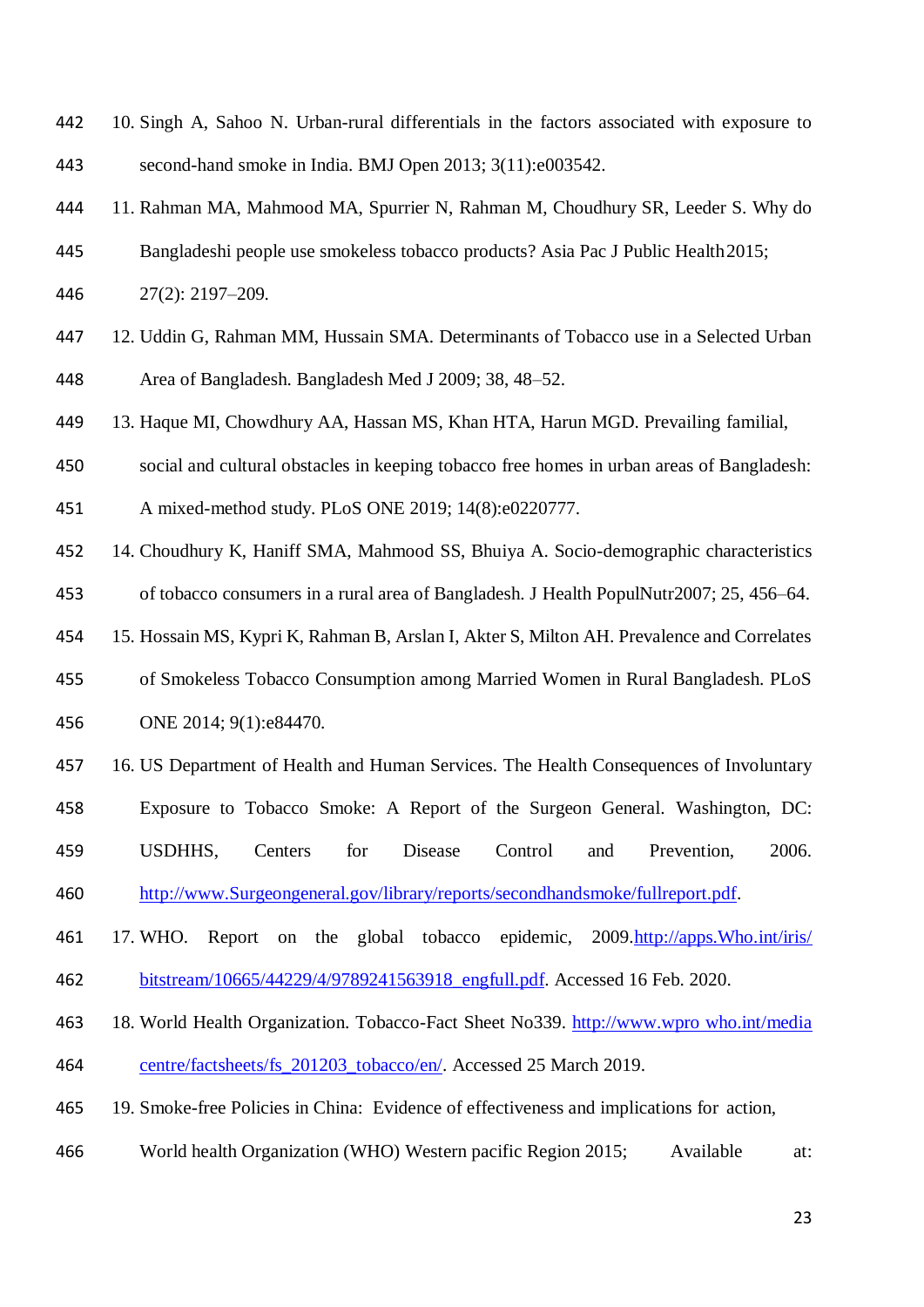- 467 http://www.wpro.who.int/china/tobacco\_report\_20151019 en. pdf [Accessed on 26 march 2018]
- 20. Mons U, Nagelhout GE, Allwright S et al. Impact of national smoke-free legislation on home smoking bans – Findings from the International Tobacco Control (ITC) Policy Evaluation Project Europe Survey. Tob Control. 2013; 22(0): e2–e9. doi:10.1136/tobaccocontrol-2011-050131
- 21. Tobacco Control Laws: Analysis of legislation and litigation from around the word. Bangladesh; 2013. [https://www.tobaccocontrollaws.org/legislation/country/bangladesh/](https://www.tobaccocontrollaws.org/legislation/country/bangladesh/%20summary)
- [summary.](https://www.tobaccocontrollaws.org/legislation/country/bangladesh/%20summary)
- 22. World Health Organization. Tobacco and its environmental impact: an overview, 2017.
- [http://apps.](http://apps/)who.int/iris/bitstream/handle/10665/255574/9789241512497-
- eng.pdf?sequence=1. Accessed 20 Feb. 2018.
- 23. Ullah ANZ, Huque R, Akter S et al. Children's exposure to second-hand smoke at home in Bangladesh: a community survey. BMJ Open 2013; 3(11):e003059.
- 24. Dey S. 40% of Indians exposed to second hand smoke at home: WHO. The Times of India,
- Sept 21, 2015. [https://timesofindia.indiatimes.com/india/40-of-Indians-exposed to-second-](https://timesofindia.indiatimes.com/india/40-of-Indians-exposed%20to-second-)
- hand-smoke-at-home-WHO/article show/49038293.cms.
- 25. [Hossain](https://www.ncbi.nlm.nih.gov/pubmed/?term=Hossain%20S%5BAuthor%5D&cauthor=true&cauthor_uid=29138736) S, [Hossain](https://www.ncbi.nlm.nih.gov/pubmed/?term=Hossain%20S%5BAuthor%5D&cauthor=true&cauthor_uid=29138736) S, [Ahmed](https://www.ncbi.nlm.nih.gov/pubmed/?term=Ahmed%20F%5BAuthor%5D&cauthor=true&cauthor_uid=29138736) F, [Islam](https://www.ncbi.nlm.nih.gov/pubmed/?term=Islam%20R%5BAuthor%5D&cauthor=true&cauthor_uid=29138736) R, [Sikder](https://www.ncbi.nlm.nih.gov/pubmed/?term=Sikder%20T%5BAuthor%5D&cauthor=true&cauthor_uid=29138736) T, [Rahman](https://www.ncbi.nlm.nih.gov/pubmed/?term=Rahman%20A%5BAuthor%5D&cauthor=true&cauthor_uid=29138736) A. Prevalence of Tobacco
- Smoking and Factors Associated with the Initiation of Smoking among University Students
- in Dhaka, Bangladesh. [Cent Asian J Glob Health](https://www.ncbi.nlm.nih.gov/pmc/articles/PMC5675390/) 2017; 6(1): 244.
- 26. Hossein AR, Parker LA, d'Espaignet ET, Chatterji S. Socioeconomic inequality in smoking
- in low-income and middle-income countries: results from the World Health Survey.
- PloSONE 2012; 7: e42843.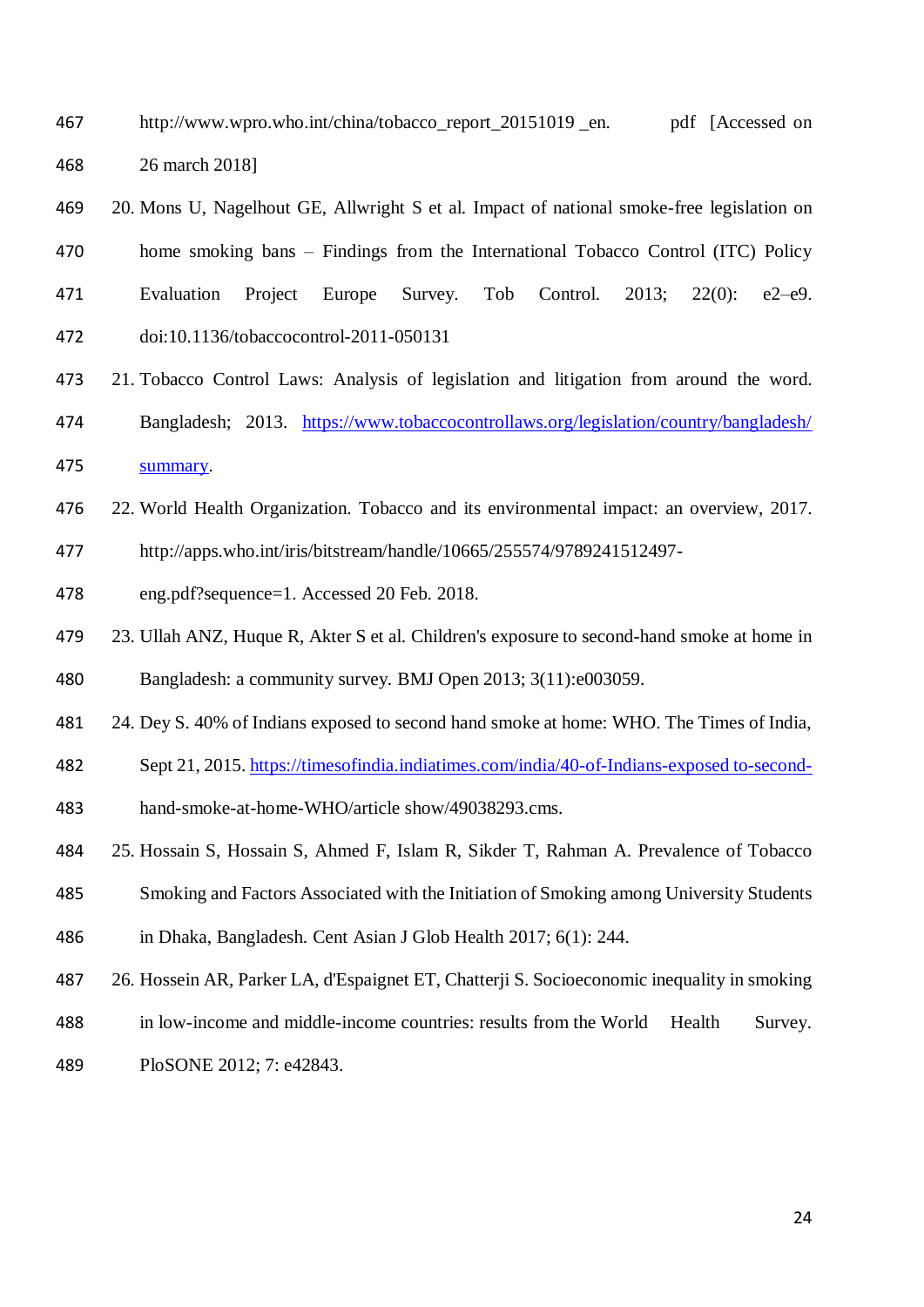- 27. Giovino GA, Mirza SA, Samet JM et al. Tobacco use in 3 billion individuals from 16
- countries: an analysis of nationally representative cross-sectional HH surveys. The

Lancet2012; 380(9842):668–79.

- 28. [Egbe](https://bmcpublichealth.biomedcentral.com/articles/10.1186/1471-2458-14-1204#auth-1) CO, [Petersen](https://bmcpublichealth.biomedcentral.com/articles/10.1186/1471-2458-14-1204#auth-2) I, [Meyer-Weitz](https://bmcpublichealth.biomedcentral.com/articles/10.1186/1471-2458-14-1204#auth-3) A[,Asante](https://bmcpublichealth.biomedcentral.com/articles/10.1186/1471-2458-14-1204#auth-4) KO. An exploratory study of the socio-
- cultural risk influences for cigarette smoking among Southern Nigerian youth. [BMC Public](https://bmcpublichealth.biomedcentral.com/)
- [Health](https://bmcpublichealth.biomedcentral.com/) 2014; 14(1204):1-9.
- 29. Jarvis MJ. Why People Smoke. The BMJ 2004; 328: 277–80.
- 30. Rugg M. Teenage Smoking Behaviour Influenced by Friends and Parents Smoking Habits. J Adolesc Health 2013; 143:120-5.
- 31. Scalici F, Schulz PJ. Parents' and peers' normative influence on adolescents' smoking:
- results from a Swiss-Italian sample of middle schools students. Subst [Abuse Treat Prev](https://www.ncbi.nlm.nih.gov/pubmed/28109189)  [Policy](https://www.ncbi.nlm.nih.gov/pubmed/28109189) 2017; 12(1):5.
- 32. Hossain A, Hossain QZ, Rahman F. Factors Influencing Teenager to Initiate Smoking in South-west Bangladesh. Univers J Public Health 2015; 3(6):241-50. 35.
- 33. Tsoh JY, Tong EK, Gildengorin G et al. Individual and family factors associated with
- intention to quit among male Vietnamese American smokers: Implications for intervention development. [Addict Behav](https://www.ncbi.nlm.nih.gov/pmc/articles/PMC3056150/) 2011(36): 294–301.
- 34. McCullough ME, Willoughby BL. Religion, self-regulation, and self-control: Associations, explanations, and implications. Psychol Bull 2009; 135:69-93.
- 35. Jabbour S, Fouad FM. Religion based tobacco control interventions: how should WHO
- proceed? Bull. World Health Organ 2004; 82:923-27.
- 36. Charlton A. Medicinal uses of tobacco in history. J R Soc Med. 2004; 97: 292–6.
- 37. Tobacco Use –A Cross-Cultural Comparison, 2010. [http://entheology.com/research/](http://entheology.com/research/%20tobacco%20use-a-cross-cultural-comparison/)
- [tobacco use-a-cross-cultural-comparison/.](http://entheology.com/research/%20tobacco%20use-a-cross-cultural-comparison/) Accessed 9 Nov. 2019.
-